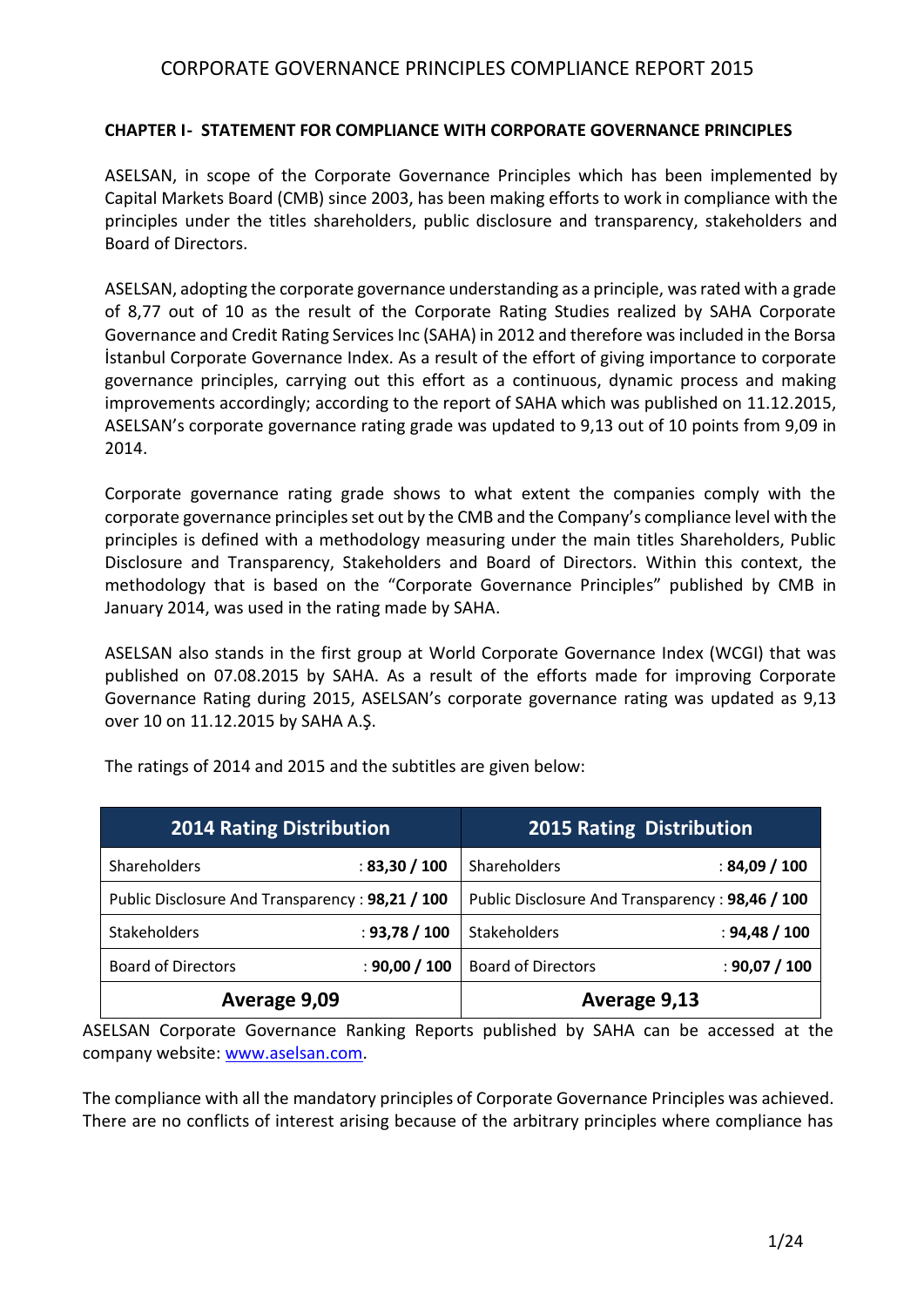not been achieved. The titles regarding the arbitrary principles, where compliance has not been achieved yet, are given below and are explained in detail through the Compliance Report.

- No recognition of minority rights to those who own less than twentieth of the capital indicated in the Articles of Association,
- Non-existence of a judgement in the Articles of Association; declaring that shareholders may individually demand special audit of certain incidents from the General Assembly even if it is not on the meeting agenda, under the condition that the right to ask to obtain information and examine has been used before and if the exercise of shareholders rights is necessary,
- The article "Group A shares shall not be sold or transferred without the consent of the Board of Directors because of the Company's operations in security and defence industry; in the event that these shares are transferred or sold to third parties partially or completely without the consent of the Board of Directors, the Board of Directors is entitled to abstain from recording this sale in the records" in the Articles of Association of the Company,
- Not disclosing the renumeration of Board Members and executive managers or the benefits provided to them per each individual,

Corporate Governance Committee will carry on the necessary efforts in order to achieve full compliance with Corporate Governance Principles.

Oral ERDOĞAN Independent Member of Board of Directors Corporate Governance Committee Chairman

Murat ÜÇÜNCÜ Member of Board of Directors Member of Corporate Governance Committee

Oğuz BORAT Member of Board of Directors Member of Corporate Governance Committee

Pınar ÇELEBİ Investor Relations and Subsidiaries Manager Member of Corporate Governance Committee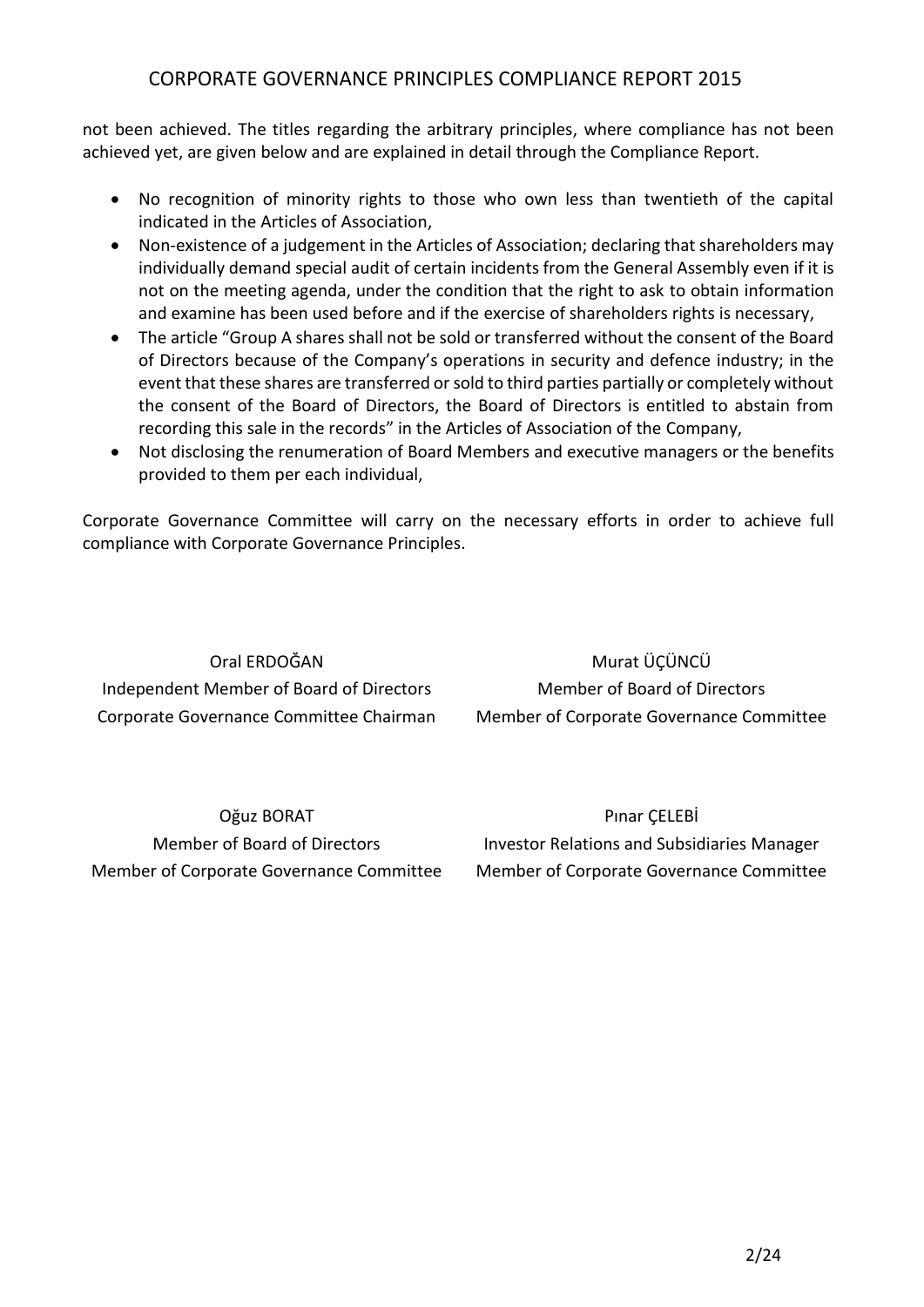## **CHAPTER II - SHAREHOLDERS**

### **2.1. Investor Relations Department**

The information regarding Investor Relations and Subsidiaries Department responsible for the relations with shareholders is given below.

Okan TURAN.................. Chief Financial Officer (A.) / Vice President Aykan ÜRETEN............... Finance Director Pınar ÇELEBİ .................. Investor Relations and Subsidiaries Manager Bâni Betül GÖKÇE .......... Investor Relations and Subsidiaries Department/Senior Specialist Başak YÜCEKAYALI......... Investor Relations and Subsidiaries Department/Specialist

Contact Information Phone: (312) 592 12 33 - 42 - 45 - 70 e-mail: aselsan.i[r@aselsan.com.tr](mailto:o@aselsan.com.tr)

Investor Relations Department has submitted the report regarding the tasks carried during 2014, to Board of Directors on 26.02.2015.

Pınar ÇELEBİ, Investor Relations Manager, has Capital Markets Transactions Level 3 and Corporate Governance Rating Expertise Licenses.

Main operations carried out by Investor Relations Department during 2015 are as follows:

- Maintenance of exercise of partnership rights of shareholders, updated and safe records regarding shareholders,
- Coordination of public disclosure of material events,
- Answering the written inquiries of shareholders regarding the company excluding the information considered as private and trade secret not disclosed to public,
- Ensuring the execution of General Assembly meeting in compliance with the regulation in force, Articles of Association and other company regulations, records being kept regarding the ballots and the results being reported to shareholders,
- Monitoring of every issue regarding the public disclosure including the regulations and company policies on information,
- Execution of tasks assigned by Corporate Governance Committee,
- Operation of transactions regarding capital increase, dividend distribution, amendments on Articles of Association and works of Corporate Governance Principles,
- Coordination of updating the list of people who have access to insider information; informing those people in purpose of protecting the insider information and obeying the privacy rules until financial and operational results are disclosed to public,
- Coordination of preparation and publishing of Sustainability Report.

Meetings with 110 corporate investors were made in investor conferences, roadshows, visits to ASELSAN and teleconferences; additionally approximately 100 of our shareholders' questions regarding exercising their rights, public disclosures made, financial tables, etc. were answered either written or verbally.

The information and explanations, which may affect the exercise of shareholders rights, are provided in the company website.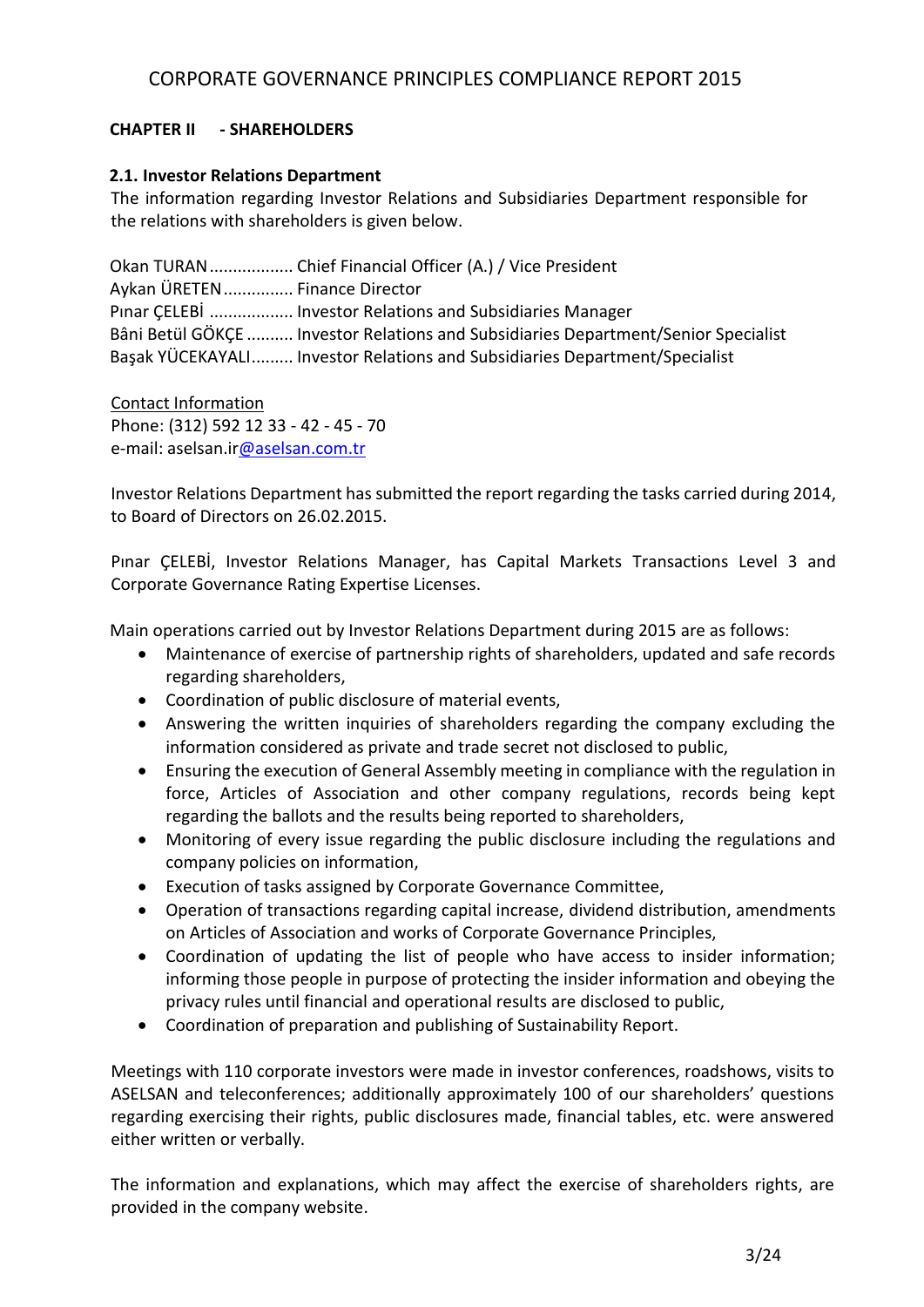## **2.2. Exercising of Information Acquisition Rights of the Shareholders**

Investor Relations Department has taken care of every written and verbal inquiry of all shareholders in 2015 with the most accurate and fastest way. It has paid attention to respond to all the information demands of shareholders with complete and comprehensible responses.

Investor Relations Department has been using Turkish website [www.aselsan.com.tr](http://www.aselsan.com.tr/) and the English website www.aselsan.com actively in order to inform the ASELSAN's investors on a timely and accurate basis and has been updating the information given on the web constantly. The electronic platform is being effectively used regarding the issues that may affect exercising of the shareholders rights. The material event disclosures made through Public Disclosure Platform (KAP) incorporated under Borsa İstanbul are being disclosed in Turkish and also in English along with it starting from 26.10.2015, the material event disclosure and other notifications are being published on our corporate website in Turkish and in English on the same day. In general, any changes occurred in the Company structure are immediately announced on our website and the investor presentations are constantly updated. Capital increases and dividend distribution information are also submitted to our investors' knowledge on the website. In addition, notifications regarding the attendance of shareholders to the General Assembly and electronic general assembly principles within the context of the new Turkish Code of Commerce (TCC) are being made.

Full compliance of both Turkish and English chapters on "Investor Relations" on the website with the regulations was achieved.

Within the context of regulations of CMB, in 2015;

- General Assembly documents within legal deadlines,
- General Assembly minutes and participants list,
- 2014 Annual Report,
- The report for the  $1^{st}$  six months' period for 2015,
- The investor presentations which are updated every 3 months,
- Disclosures of material events made in 2015,
- Our Company's Consolidated Financial Statements and Basic Performance Indicators for the last 5 years along with the Financial Report,
- ASELSAN Strategic Plan Summary 2015-2019

were published on the website in Turkish and English.

Due to the reason that a regulation is present within the TCC numbered 6102 according to which the shareholders will be able to request from the General Assembly the assignment of a special auditor for the inspection and disclosure of the financial status, and due to the reason that the law and the relevant legislation are considered for the issues not present in the Articles of Association of the Company, there is no respective provision with regard to this issue in the Articles of Association. There was no request of any shareholders with respect to the assignment of a special auditor in 2015.

## **2.3. General Assembly Meetings**

The agenda and invitation related to the 40<sup>th</sup> Ordinary General Assembly Meeting dated 31.03.2015 with regard to 2014 operations realized at the Company headquarters were duly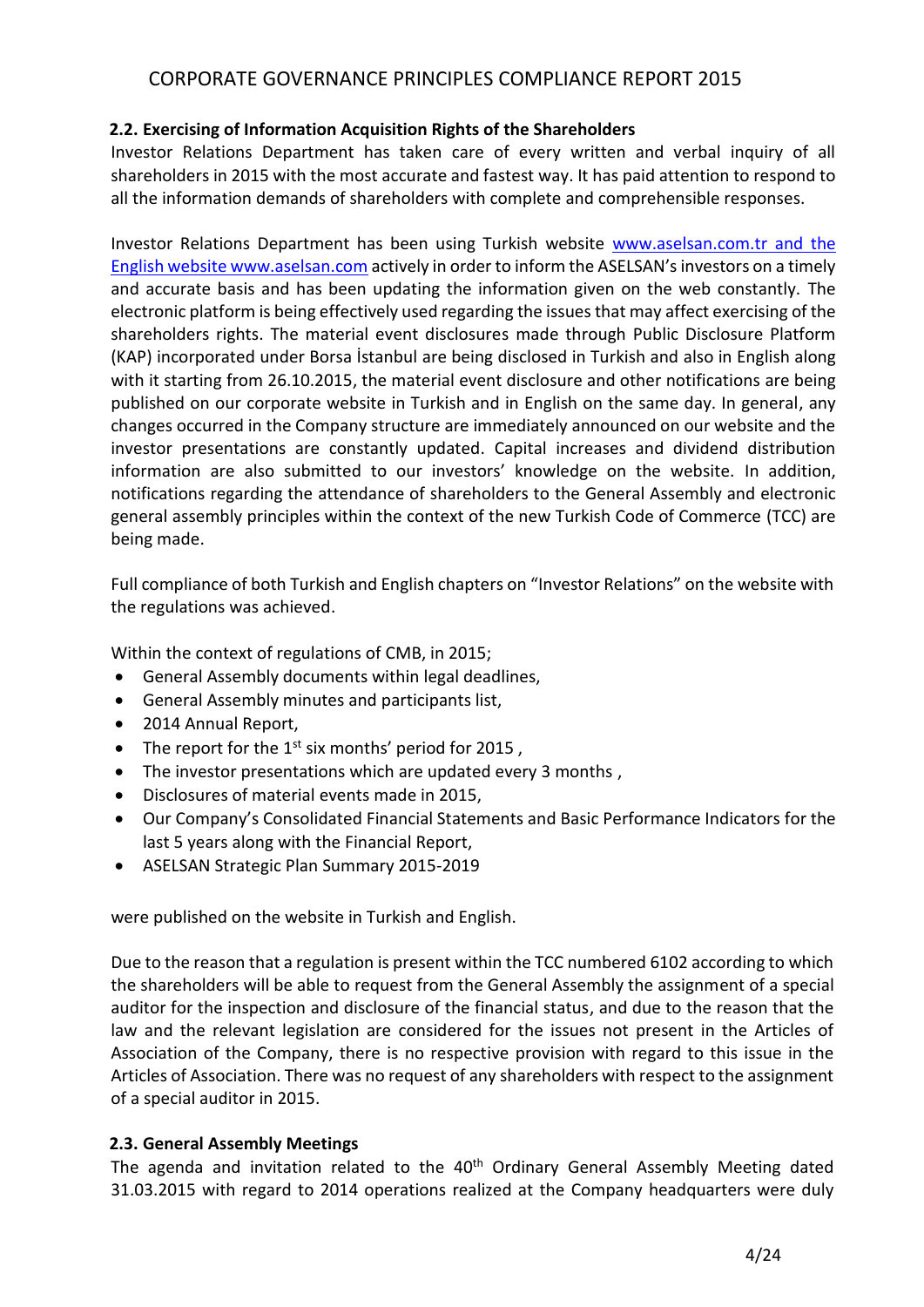announced comprising all the necessary information in two daily newspapers published in Turkey and on the website on 09.03.2015 and in the Turkish Trade Registry Gazette dated 10.03.2015. Furthermore the invitation was sent to the main shareholders and the shareholders attended to the previous meeting by post two weeks before the General Assembly. The General Assembly was held with the attendance of 96 shareholders, 6 physically, 90 electronically representing 45.939.672.880 shares (TL 459.396.728,807 nominal) of 50.000.000.000 total shares. Media members did not participate in the General Assembly Meeting, which was held simultaneously both physically and electronically.

In scope of the Communiqué on Corporate Governance numbered II.17-1 of CMB, three weeks before the Ordinary General Assembly on date 06.03.2015, the Ordinary General Assembly Document including the meeting agenda, place, time, copy of the power of attorney, total number of shares as of 06.03.2015 and the voting rights, the number of shares representing the privileged shares and their voting rights, the reasons for the changes in the members of Board of Directors, which is present in the agenda, the list of independent members of the Board of Directors, the proposal of the Board of Directors with respect to the 2014 year dividend distribution, the CV's of the independent members of the Board of Directors and their statements of independence and explanations regarding the agenda items were disclosed on Public Disclosure Platform and were published on our Company website. The annual report was made available for the review of the shareholders at the headquarters 15 days before the General Assembly and handed to the shareholders participating in the General Assembly and to the ones who made requests.

For the facilitation of physical attendance to General Assembly Meeting in 2015, transportation from central spots to our Akyurt facility was provided for our shareholders, and our shareholders who attended the General Assembly had a site visit.

In the Ordinary General Assembly Meeting in 2015, the shareholders were informed regarding the presence of managing members, all the Board of Directors members and auditors at the meeting. No proposals were set forth by the shareholders during the meeting regarding the agenda. The shareholders exercised their rights to ask questions regarding the topics in the agenda and the answers to the questions took place in the General Assembly Meeting minutes. There are no questions which has not been answered in the Ordinary General Assembly Meeting and answered by the Investor Relations Department later on. Within the period, there have not been any transactions of which their resolutions were submitted to General Assembly because the confirmative vote of the majority of the independent board members are required where as they have voted negatively. The minutes of the General Assembly Meeting held in 2015 can be accessed from the website of our Company.

No Extraordinary General Assembly Meeting was held during the year 2015.

The shareholders were informed about donations and aids were made in 2014, with a seperate agenda item.

### **2.4. Right to Vote and Minority Rights**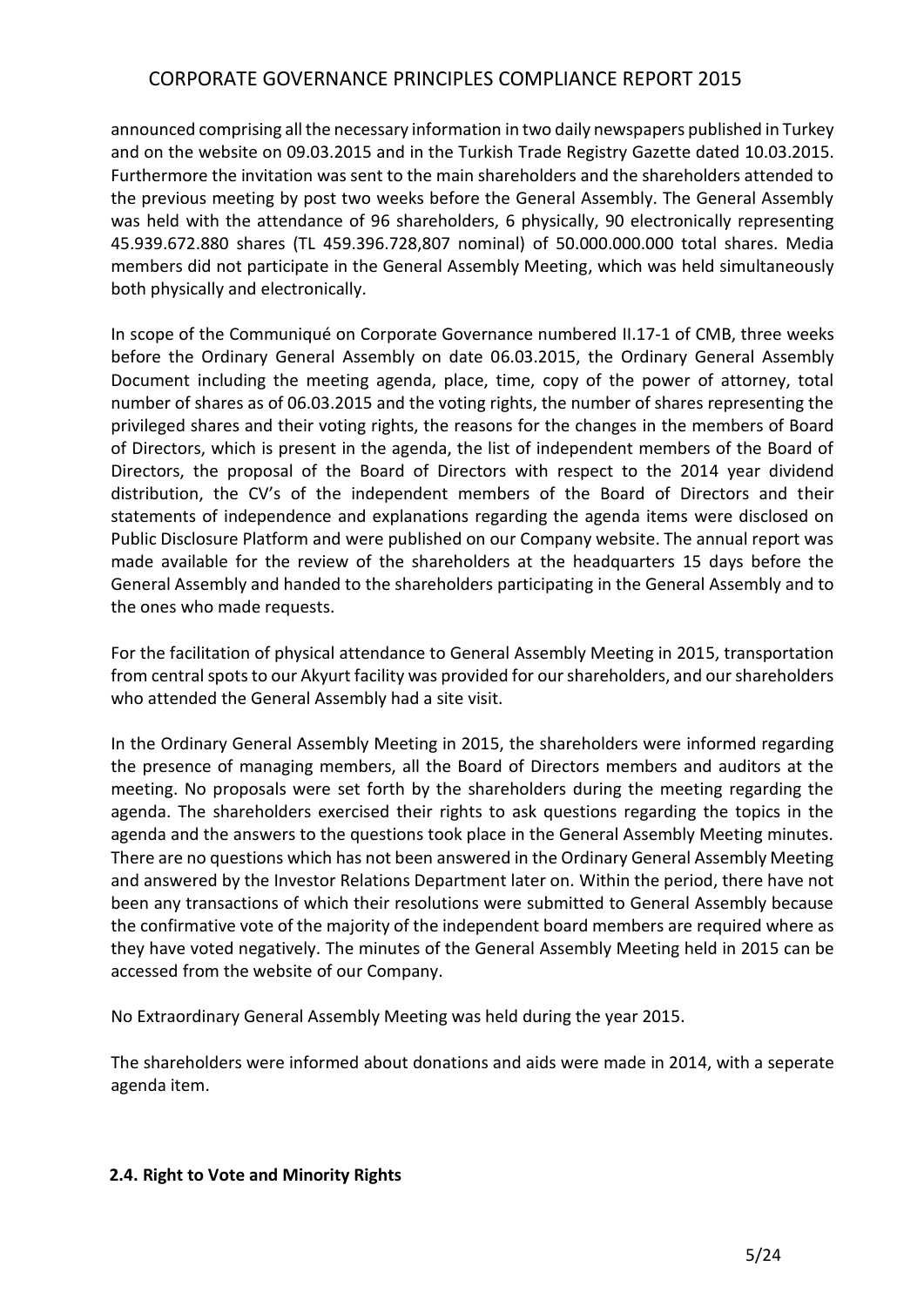In article 25 of the Articles of Association titled "Right to Vote", there is a provision stating that "the Shareholders and their representatives who are present at the Ordinary and Extraordinary General Assemblies shall have one right to vote for each share" and there is no privilege or no upper limit pertaining to the numbers of votes. The right to vote arises as soon as the share is acquired and there is no regulation setting forth that the vote shall be used when a certain time passes after the acquisition date of the share.

The regulations regarding the voting of the shareholders through their representatives are followed by; in the event of a legal representation, it is certified and the open proxy rule is applied.

Particular attention is paid in exercising the minority rights in our Company and the provisions of Turkish Code of Commerce and the relevant legislation regarding minority rights are applied as is. All shareholders are treated equally in our Company, including the minority and foreign shareholders.

There are no prevailing partners in our Company. In the Articles of Association, there is no provision with respect to the representation of the minority shares in the management and their accumulated casting of votes. Due to the voluntary implementation of this issue regarding the capital market legislation, provision with respect to the current General Assembly quorum is applied.

### **2.5. Dividend Rights**

There are no privileges with respect to the participation in the profit gained by the Company. The dividend policy was revised in 2014 and was submitted to General Assembly meeting. The dividend policy published on our website is given below.

The dividend amounts which shall be calculated considering the sustainable growth rate, market capitalization and cash flows, equity ratio, with the relevant legislation and the provisions of the articles of association over the distributable profit amount calculated taking the period profit as the basis which is shown on the financial statements of our Company prepared pursuant to the existing legal regulations (after the compulsory legal reserves are reserved and the taxes, funds and financial liabilities and losses of the previous year, if any, are deducted and the donations are added), the profit distribution proposal which shall be prepared by the Board of Directors in order for the shares which shall be issued by means of adding the cash or the dividend on the capital on the date(s) determined pursuant to the regulations of the Capital Markets Board to be distributed in cash in the defined amounts or as bonus shares or partly in cash, partly as bonus shares , shall be submitted to the approval of the General Assembly. Following the approval of the General Assembly, the determined dividends are distributed to the shareholders within the legal periods on the date determined by the General Assembly.

There is no privilege to participate to the profit of our Company. The dividends are distributed equally regardless of all the existing shares and their issue and acquiring dates.

In case of a revision made on the Dividend Policy, the resolution of Board of Directors regarding this revision and the reason for revision shall be publicly announced with respect to the legislation of Capital Markets Board.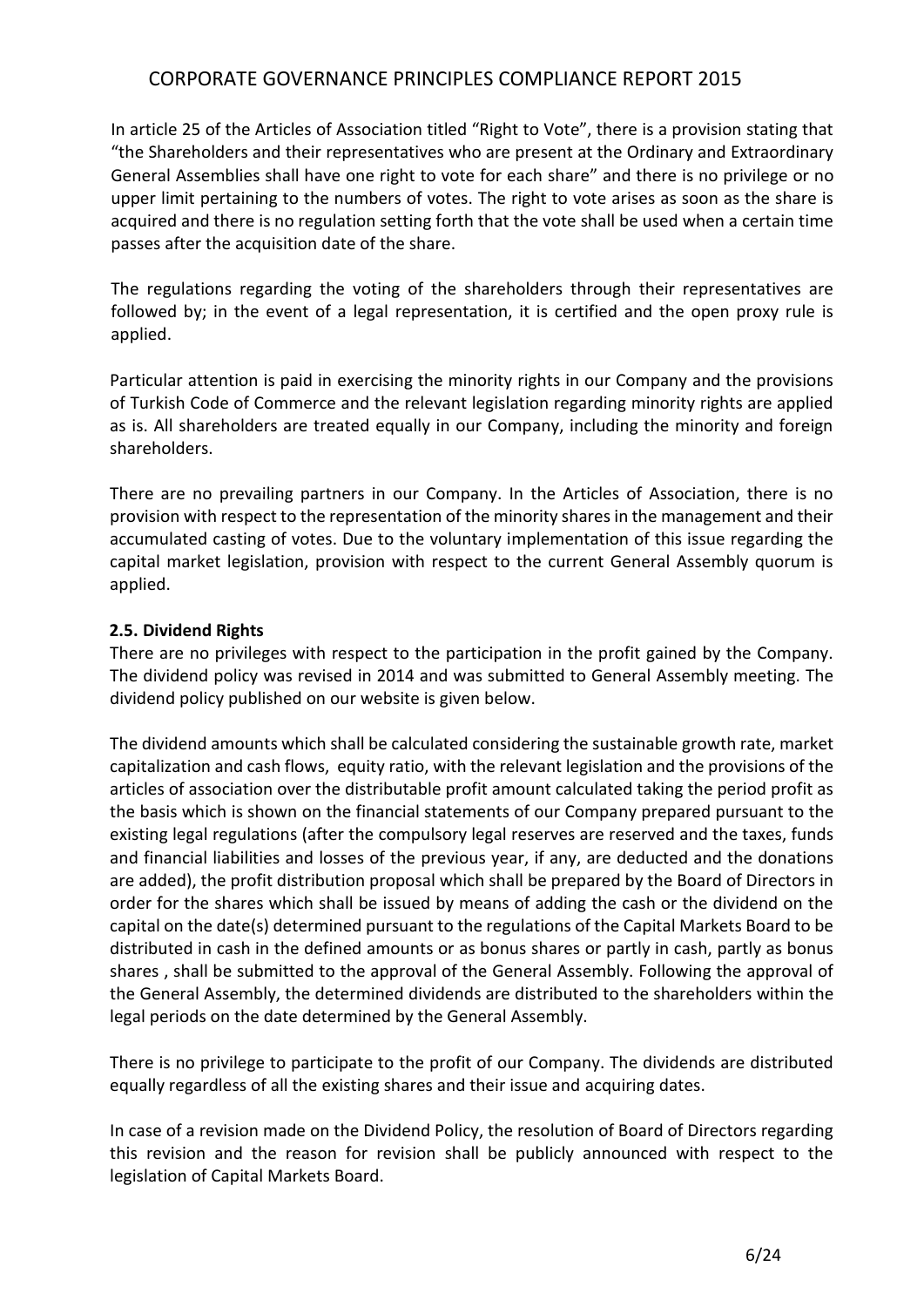As per the decision taken in the General Assembly pursuant to the provisions of the Articles of Association and to the Capital Market Law and other legal regulations in 2015 and within the legal periods, out of the profit gained from 2014 operations, the gross amount of TL 65.000.000,- (TL 0,13 per TL 1 of share, gross 13% over the capital) (net TL 55.250.000,- TL 0,1105 per TL 1 of share, net 11,05% over the capital) was distributed to our shareholders as cash dividend.

## **2.6. Transfer of Shares**

The transfer of the nominated Group A shares representing majority part of the capital and which are not traded in Borsa İstanbul has been restricted with the provision of article 6 of the Articles of Association stating "Group A shares shall not be sold or transferred without the consent of the Board of Directors; in the event that these shares are transferred or sold to third parties partially or completely without the consent of the Board of Directors, the Board of Directors is entitled to abstain from recording this sale in the records without stating a reason".

## **CHAPTER III - PUBLIC DISCLOSURE AND TRANSPARENCY**

## **3.1. Company Website and its Content**

In order to inform our shareholders in a timely and accurate manner within the context of public disclosure and transparency; the website of the Company at the address [www.aselsan.com.tr](http://www.aselsan.com.tr/) in Turkish and [www.aselsan.com](http://www.aselsan.com/) in English is actively used and the information published on the web are updated regularly.

The section "Investor Relations" is included on our website also comprising the issues listed in article 2.1.1 of the corporate governance principles of Communiqué on Corporate Governance numbered II-17.1 issued by CMB on 03.01.2014.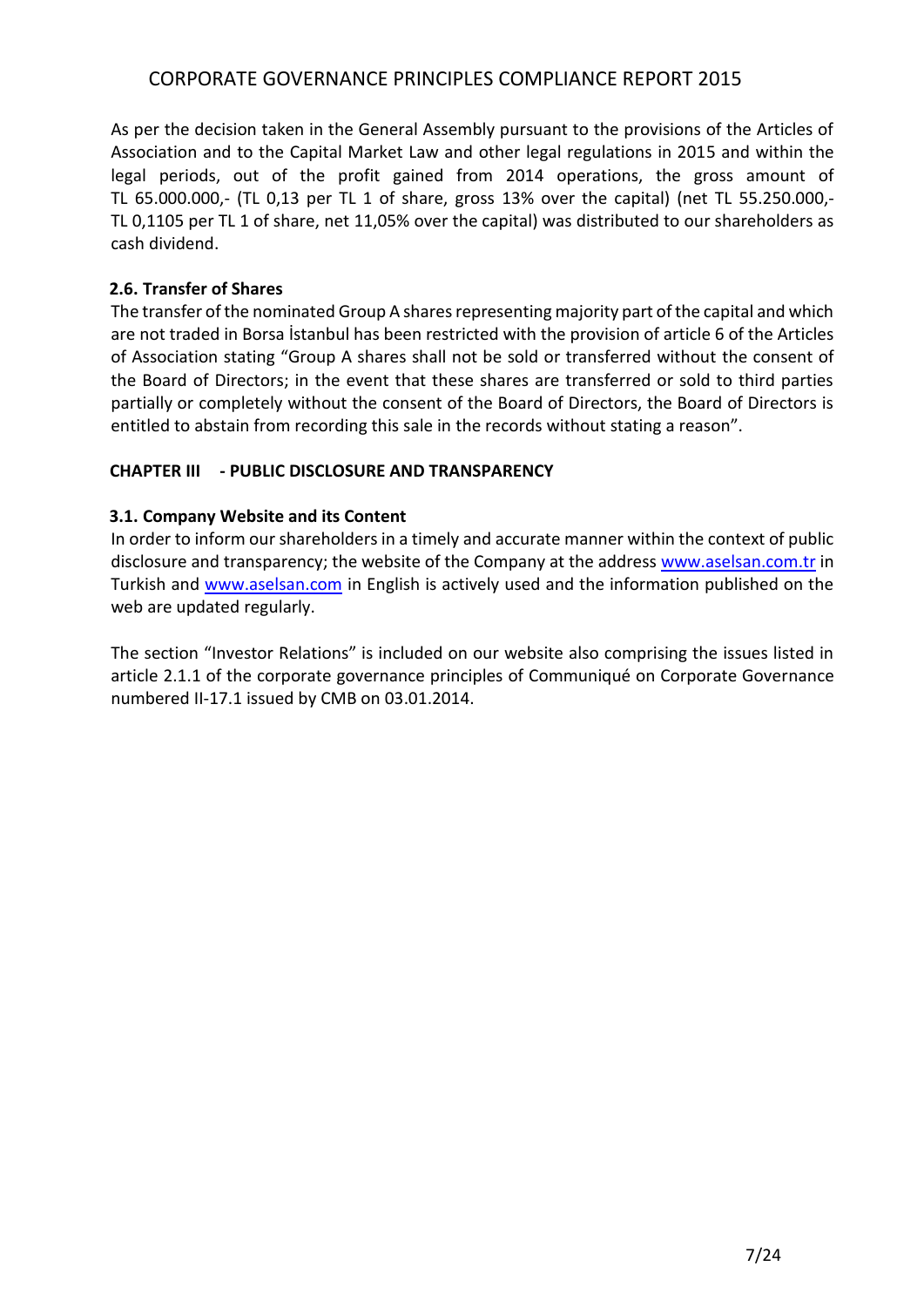Under "Investor Relations" section;

1. Corporate Governance

- 1.1 Shareholder Structure and Privileged Shares
- 1.2 Board of Directors
- 1.3 Key Resolutions of Board of Directors
- 1.4 Board Committees
- 1.5 Articles of Association
- 1.6 Company Profile and Trade Register Information
- 1.7 Policies
- 1.8 Ethical Principles
- 1.9 Corporate Governance Rating
- 1.10 General Assembly Meeting
- 1.11 Compliance with Corporate Governance Principles
- 2. Sustainability
- 3. Stock Info
	- 3.1 Stock Info
	- 3.2 Non-Deposit Shares
	- 3.3 Capital Increases
	- 3.4 Analyst Coverage
	- 3.5 Registration Statement and Public Offering Circular
	- 3.6 Dividend Info
- 4. Investor Calendar
- 5. Annual Reports
- 6. Financial Data
	- 6.1 Financial Reports
	- 6.2 Financial Highlights
	- 6.3 Investor Presentations
	- 6.4 Board of Directors Reports
- 7. BİST Disclosures
- 8. Frequently Asked Questions
- 9. Contact

chapters exist. Necessary records and information are included under these titles. The information given on the Turkish website under "Investor Relations" section is included entirely on the English website.

## **3.2. Annual Report**

The Board of Directors prepare the annual report in detail regarding the operations of the Company and enable the public to reach complete and accurate information that can be comprehensive. The 2014 annual report of our Company was prepared as per the Turkish Code of Commerce numbered 6102, the Regulation Regarding the Determination of the Minimum Content of the Annual Reports of Companies issued by the Ministry of Customs and Trade, the Communiqué Regarding the Principles Related to Financial Reporting in the Capital Market and the Communiqué Regarding the Determination and Implementation of the Corporate Governance Principles, both issued by the CMB.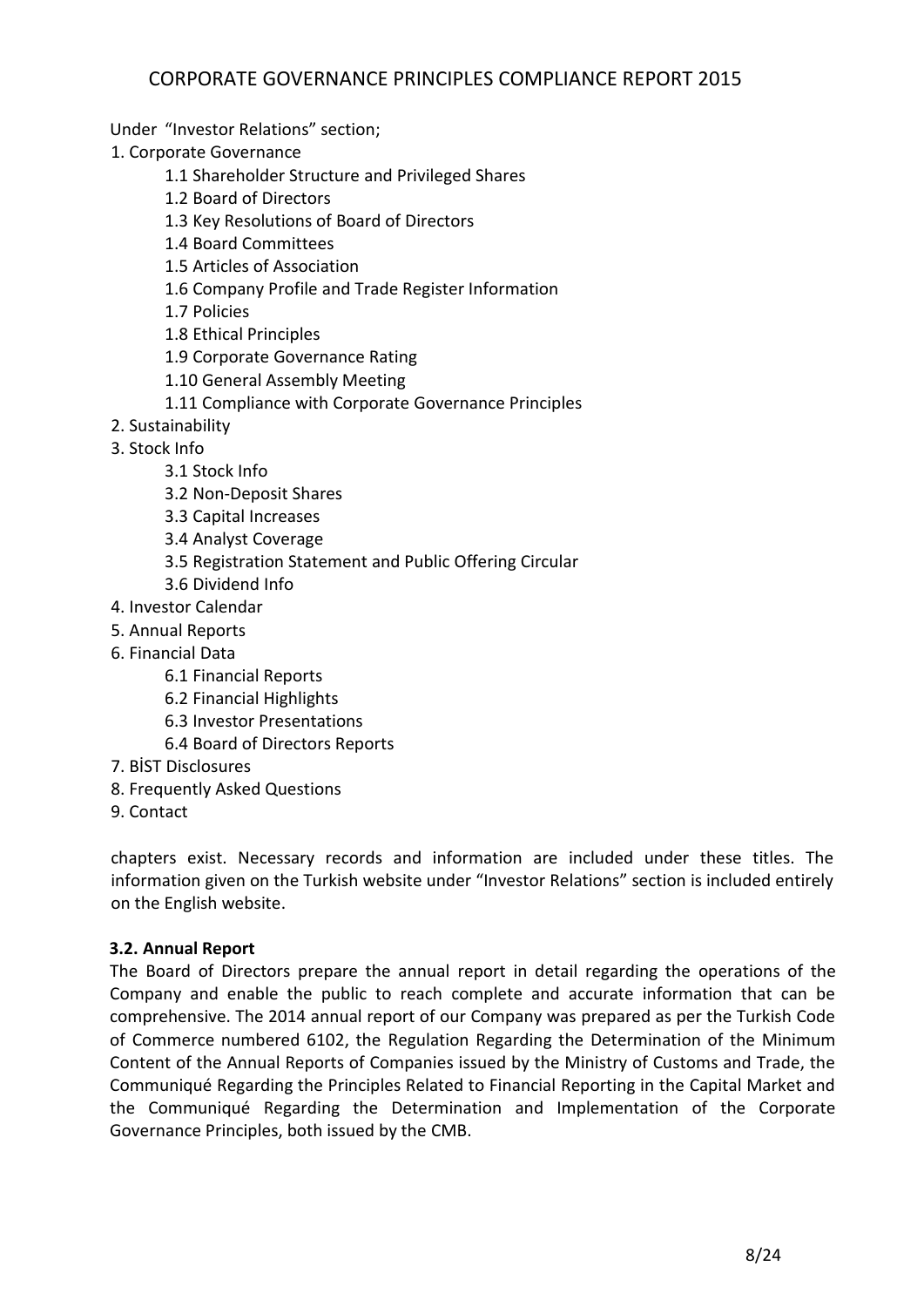## **CHAPTER IV - STAKEHOLDERS**

### **4.1. Informing the Stakeholders**

The information requests of stakeholders are keenly handled and attention is paid in responding these accurately and in an understandable manner. Our employees are informed with a personnel hand book and informative presentations over the intranet; continuous access to data and support is provided through help desk application over the intranet. Nonetheless, general and personal data that can be necessary outside the company are provided to access over the internet.

As for our suppliers, they are informed via internet, e-platforms and our website, in addition, information share is provided through face to face meetings. The efforts are being carried on to build the ASELSAN Suppliers Portal in order to provide efficient information transfer, thus an effective management shall be achieved by transfering, observing and reporting the data process between ASELSAN and its suppliers to the Enterprise Resource Planning (ERP) system.

High quality standarts and high technological solutions are offered for services or delivered products with regard to customer needs and expectations so as to meet customer satisfaction. Requirements of these quality standarts are met and inspections, tests are applied through every process from projects' start till the delivery phases. Our all processes are administered by directives, quality plans, standarts, audits and test instructions. Our processes have been certified by internationally accepted standards such as AS9100, ISO 9001, AQAP and CMMI so that our products and services are secured to protect quality standarts. These certificates are renewed every year with the audits performed. Changes and improvements of international standarts are being followed and our processes are developed accordingly. Customer satisfaction, which is the primary objective, is evaluated and reported for the access of related executives. In addition, results and trends are evaluated by the upper management in an annual basis and required recovery activites are planned.

It is possible to increase the quality of product and service correspondingly increasing customer satisfaction by supplying the materials used in products from the right and trusted sources. For this purpose, suppliers are subject to product and/or field of activity based selection and evaluation processes. These activities that target continuous improvement and high quality standarts for suppliers are regarded as playing an important role in eventual product quality. In this direction, trainings, technology /equipment transfers, on the job trainings are for creating a high quality supplier portfolio. All information share is done within the context of confidentiality with our suppliers, who have the status of our business partners, and it is not permitted to share this information with unauthorized persons and third party firms. Through related directives, handling any kind of relations between ASELSAN and the suppliers within the scope of law and ethical values, minimizing the occurrence of unsuitable conditions for protecting parties and securing the justice and transparency.

ASELSAN Magazine, published every 4 months, provides information regarding the activities, technical issues and up-to-date social events. Hardcopies of ASELSAN Magazine is delivered to the end users of ASELSAN products, shareholders who participated to the General Assembly Meeting, company employees and other related parties and uploaded to the website right after it is published.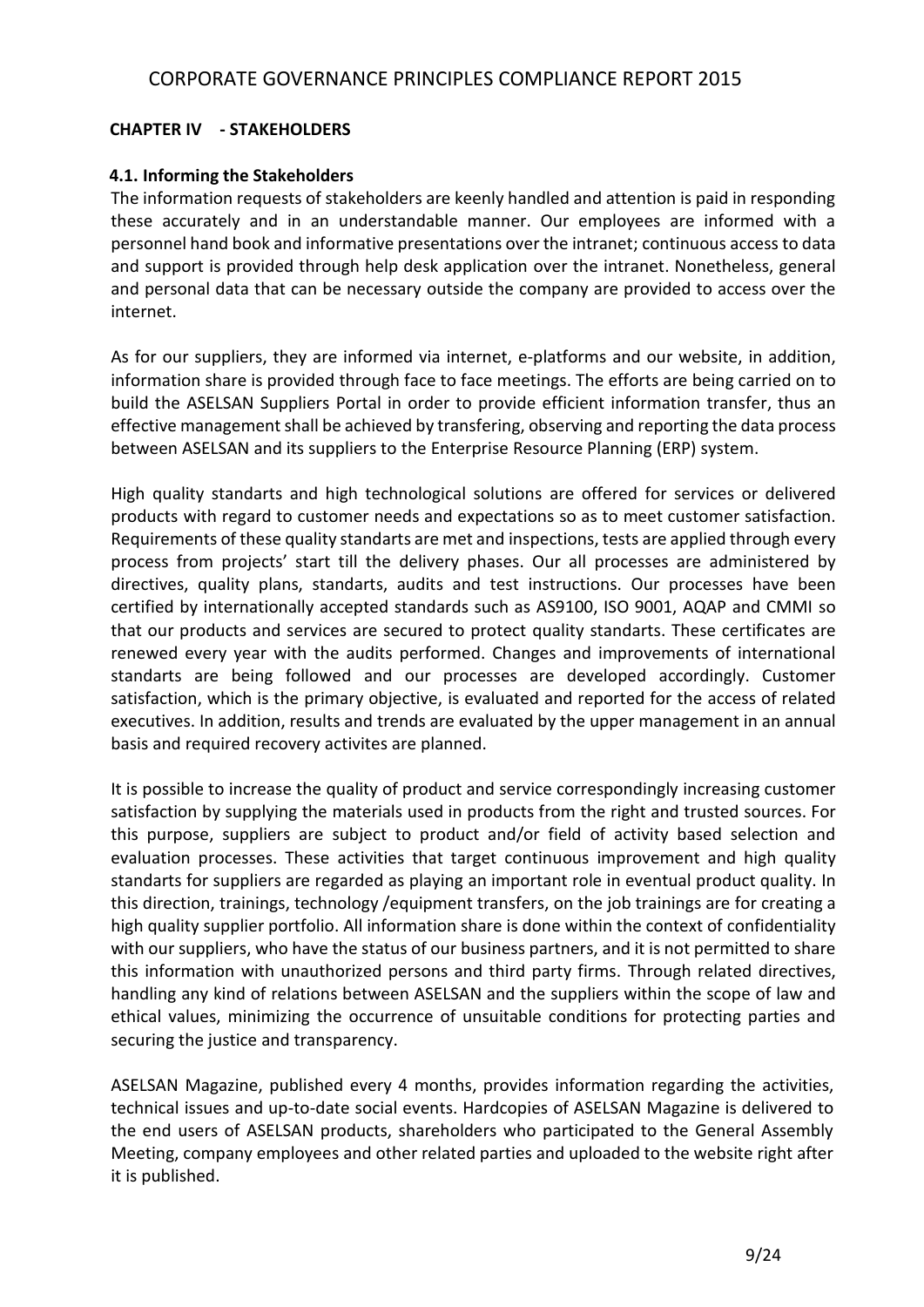The Compensation Policy can be accessed from our Company's website under Corporate Governance title.

The members of the Board of Directors and the executives do not perform any activities that may cause shareholders to incur losses or may diminish the Company assets. The subject that no debt shall be given, no loans shall be granted or no pledges such as guarantees in favor thereof may be extended to any members of the Board of Directors or to any employees through the use of ASELSAN assets, is declared within the "ASELSAN Ethical Principles, Values and Conduct Rules Document which is available on our Company's website.

It is resolved that the actions to be taken with regard to the article of Corporate Governance Principles "The company builds the necessary mechanisms through which the stakeholders may inform the corporate governance committee or audit committee about the transactions of the company which are in contradiction with the related regulation and are ethically inappropriate." shall be coordinated by the Audit Committee and the studies regarding this issue are carried on.

### **4.2. Participation of Stakeholders in the Management**

In the Articles of Association, there are no provisions regulating the participation of the stakeholders in the management. However, their participation to management shall be supported provided that it does not corrupt the Company activities.

The corporate governance structure of the Company gives the opportunity to all stakeholders including the employees and representatives to convey their worries with regard to transactions, which are inappropriate in terms of legality and ethics.

Our Board of Directors resolved on 30.09.2015 that; employee representatives shall attend to the Board of Directors meetings at least once a year for submitting their opinions, suggestions and requests, in order to further comply with the article "Supporting the Participation of the Stakeholders in the Corporation's Management" of Corporate Governance Principles of Capital Board, numbered II-17.1.

In ASELSAN, an Employee Representative is formed in order to increase the motivation and the sense of identity through providing the ASELSAN employees with the opportunities to,

- Submit their expectations and problems to upper management,
- Share the decisions related with themselves timely and accurately,
- To participate in the decision making processes
- Increase communication with upper management.

The resolution of our Board of Directors dated 30.09.2015 is included in the Employee Representative Directive, which became effective on 17.11.2015. As per the directive published, within the new structure;

- Electing of representatives shall be made by the involvement of all employees to the election process via Intranet Portal,
- 1 personel representative shall be representing every 100 employees and a balanced participation shall be ensured for all titles,
- A fractional bottom-up structure shall be formed that includes sub-committees and a supreme board,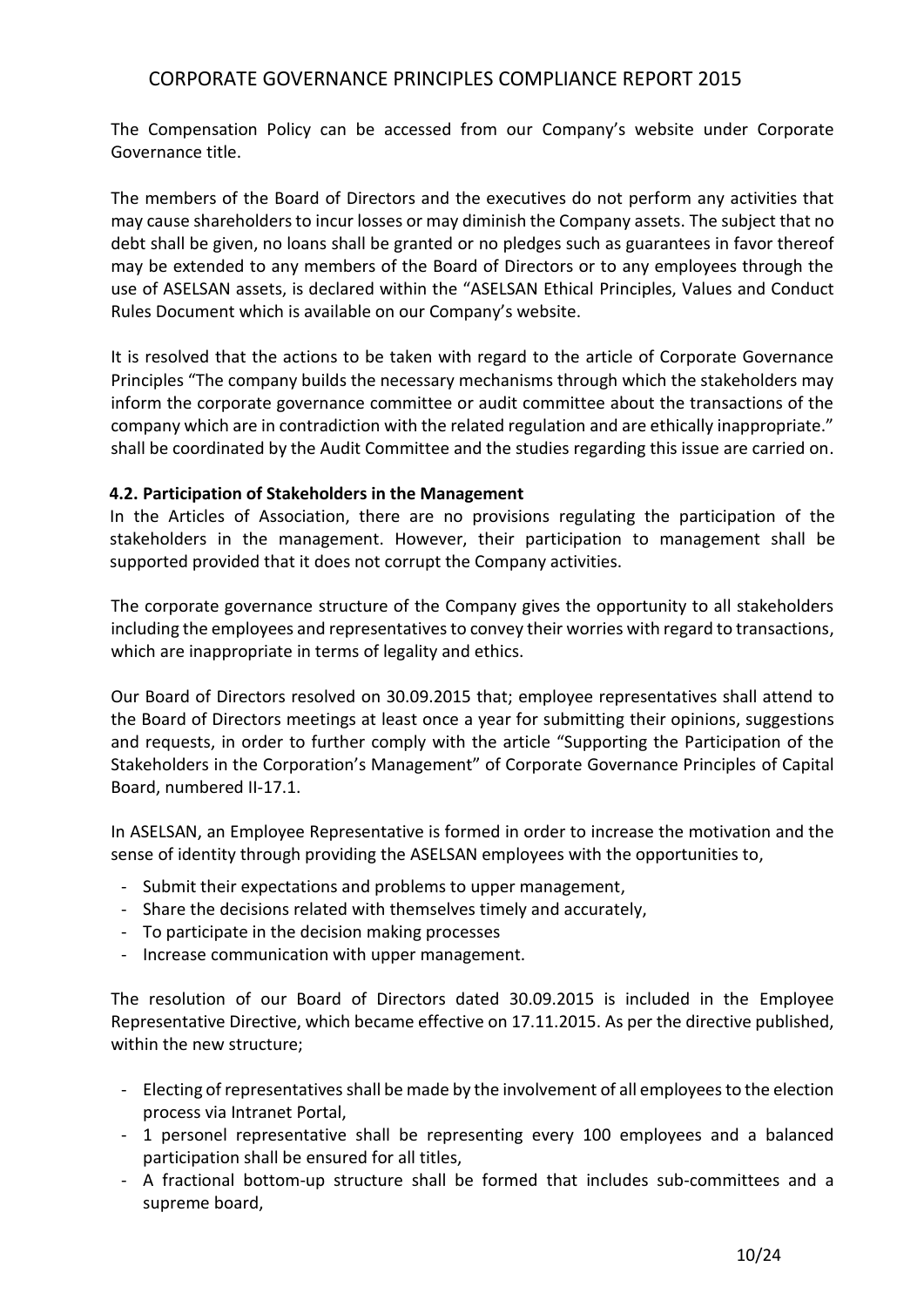- "Person in Charge for Solutions" shall be appointed to provide faster solutions where problems occur,
- Filter mechanisms shall be developed for agenda setting,
- Representatives shall attend to the Board of Directors meeting at least once a year.

Coordination of representative meetings is held by the Shared Services Vice Presidency, where the meeting chairman is the CEO. Nevertheless, Human Resources Management Vice Presidency is represented at least at the level of Director.

Election of employee representative will be done through the Portal. The road map of the employee representative from now on is given below;

- Sub-committees shall be formed,
- "Person in Charge for Solutions" and Personnel Representative Coordinators shall be assigned by upper management,
- Sub-committees will hold their initial meetings and the supreme boards will be formed along elections that will be performed in sub committees,
- Sub-committees and supreme boards will start performing as described in internal regulations.

## **4.3. Human Resources Policy**

The human resources policy of our Company is to adopt an understanding which adds successful and dynamic talents to ASELSAN family required pursuant to the vision of ASELSAN, which contributes to the sustainable success of ASELSAN with employee oriented approaches, adds value and which takes side of its employee at all times.

Within this scope and pursuant to the vision, mission and the principles of the Company, regulations have been set out pertaining to the working conditions of the personnel, their qualifications, recruitment, promoting, remuneration, rewarding, dismissal, disciplinary treatments, rights, tasks and liabilities and other personal rights.

57% of our employees stand for the engineering group, 30% for the technician group 7% for the administrative group, 3% for the office personnel and 3% of the worker group.

There were no complaints related to discrimination from the employees in 2015. Performance and rewarding policies are announced to all of our employees through Company directives.

## **4.4. Ethical Rules and Social Responsibility**

### **4.4.1. Ethical Rules**

The ethical rules of our Company have been written and were published on our website. Furthermore, in order to integrate and develop the ethical rules with the implementations, an Ethical Committee was established to meet the evaluation, direction, consulting and recommendation requirements and create shared knowledge.

"ASELSAN Ethical Principles, Values and Conduct Rules" document is announced to all ASELSAN personnel with all its exhibits and the personnel makes a written commitment that s/he acknowledges the information and ethical values. When an amendment or an update is made on this document, the changes are made known to all the personnel and training programs about these changes are organized if deemed neccessary.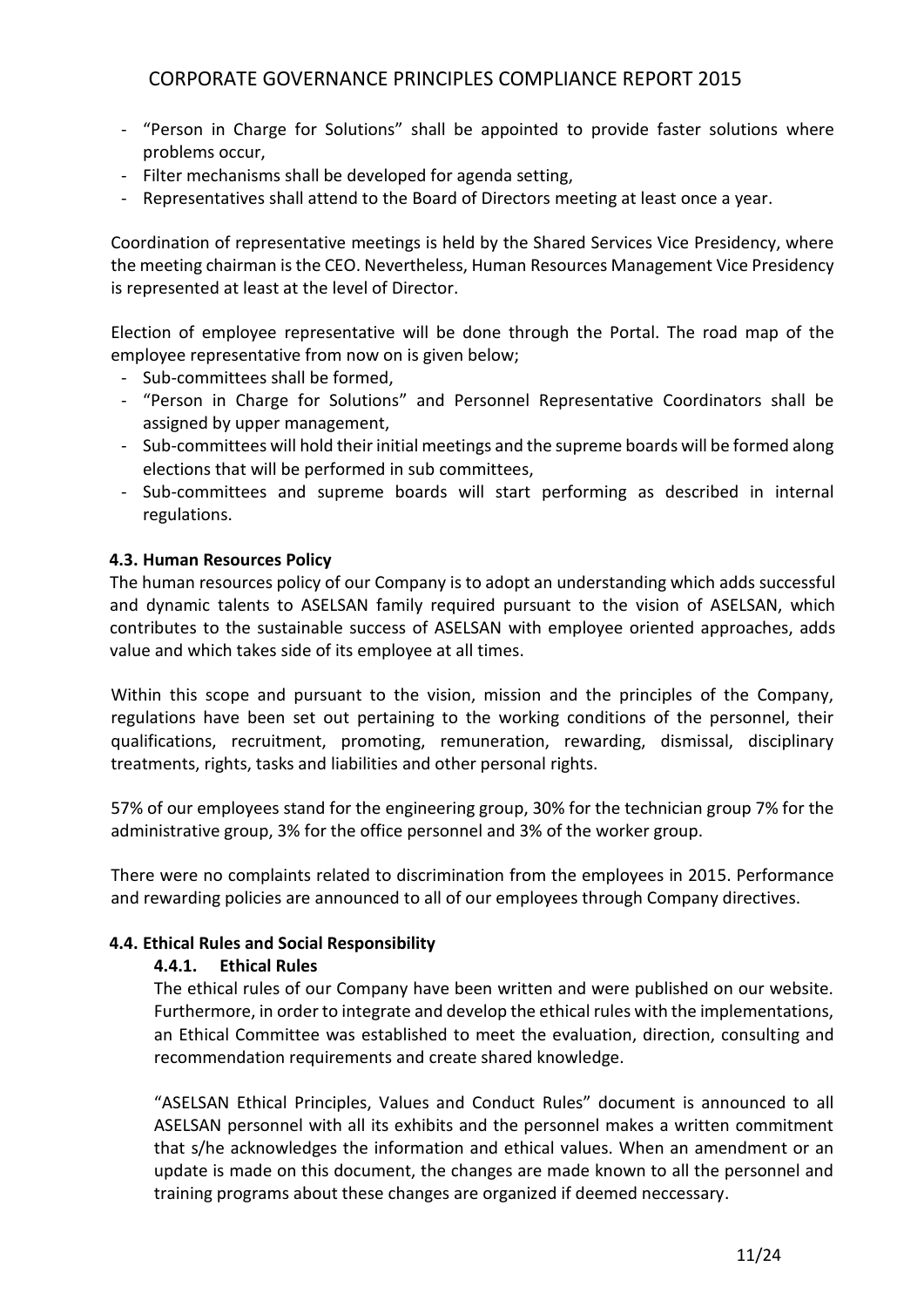Ethical Committee comprises of five members, the chairmanship of the Committee is executed by the Human Resources Management Vice President and the secretariat is handled by Human Resources Director. Other members consist of the representatives of Legal Affairs Department, Central Procurement Department or Financial Management Vice Presidency, charged by the approval of the CEO, and and two personnel; one shall have at least 15 years, other shall have at least 5 years of ASELSAN experience among the Top 5 ranked nominees with the votes of ASELSAN personnel and assigned by the Board of Directors. If there are no changes in the organization, the Ethical Committee members serve at least for two years.

Ethical Committee meets once a month unless an application or disobedience is present. However, Committee, Board of Directors, Corporate Governance Committee, CEO or the Chairman of the Ethical Committee can call a meeting. Beyond evaluating applications, Ethical Committee represents reason and conscience of ASELSAN and works to increase the awareness about ethical values in ASELSAN family. When there is an application, ethical committee conducts the required assestment and submit a report to the CEO. At the end of this investigation, necessary steps are taken in accordance with relative law and ASELSAN regulations and directives. The applications for last six months and assessment result is reported to Board of Directors each year within the months January and July.

### **4.4.2. Social Responsibility**

An independent British institution, Carbon Disclosure Project (CDP) which reports how the risks of climate changes are managed by the companies announced the 2015 results of the Turkey Carbon Transparency Project. ASELSAN is ranked  $6<sup>th</sup>$  among the firms that most successfully manage climate change risks through production process and has the highest gas emission performance on the outcome of the research conducted by evaluating big firms including 35 firms listed on Borsa İstanbul.

In ASELSAN, where decreasing carbon emission is one of the strategic goals, carbon emission is monitored since 2009. ASELSAN's CDP score was 85C in 2014 and it is upgraded to 95B in 2015. Also, ASELSAN is the first company that is ranked with the highest initial score among Defence Industry firms in Turkey by participating in CDP survey.

ASELSAN has decreased carbon emission significantly through its efforts, and continues its operations by increasing momentum in the fields of increasing energy efficiency in production, giving priority to production technologies that decrease carbon emission, switching to use of energy that does not cause carbon emission.

Having certifications for ISO 14001 Environmental Management System and OHSAS 18001 Work Health and Safety Integrated Management System; we will proceed to take part in pioneer applications through actualization of national and international initiatives.

In November 2014, Borsa Istanbul (BIST) has launched Sustainability Index that display the performance of January-March 2014 time period for BIST-30 firms in the fields of financial, environmental, social issues and corporate governance. With respect to that, as of this date, ASELSAN started publishing sustainability reports. As a result of the evaluation of our Company on the ASELSAN Sustainability Report, published in Turkish and English for the first time before the Index assessments, ASELSAN was among the 15 firms that were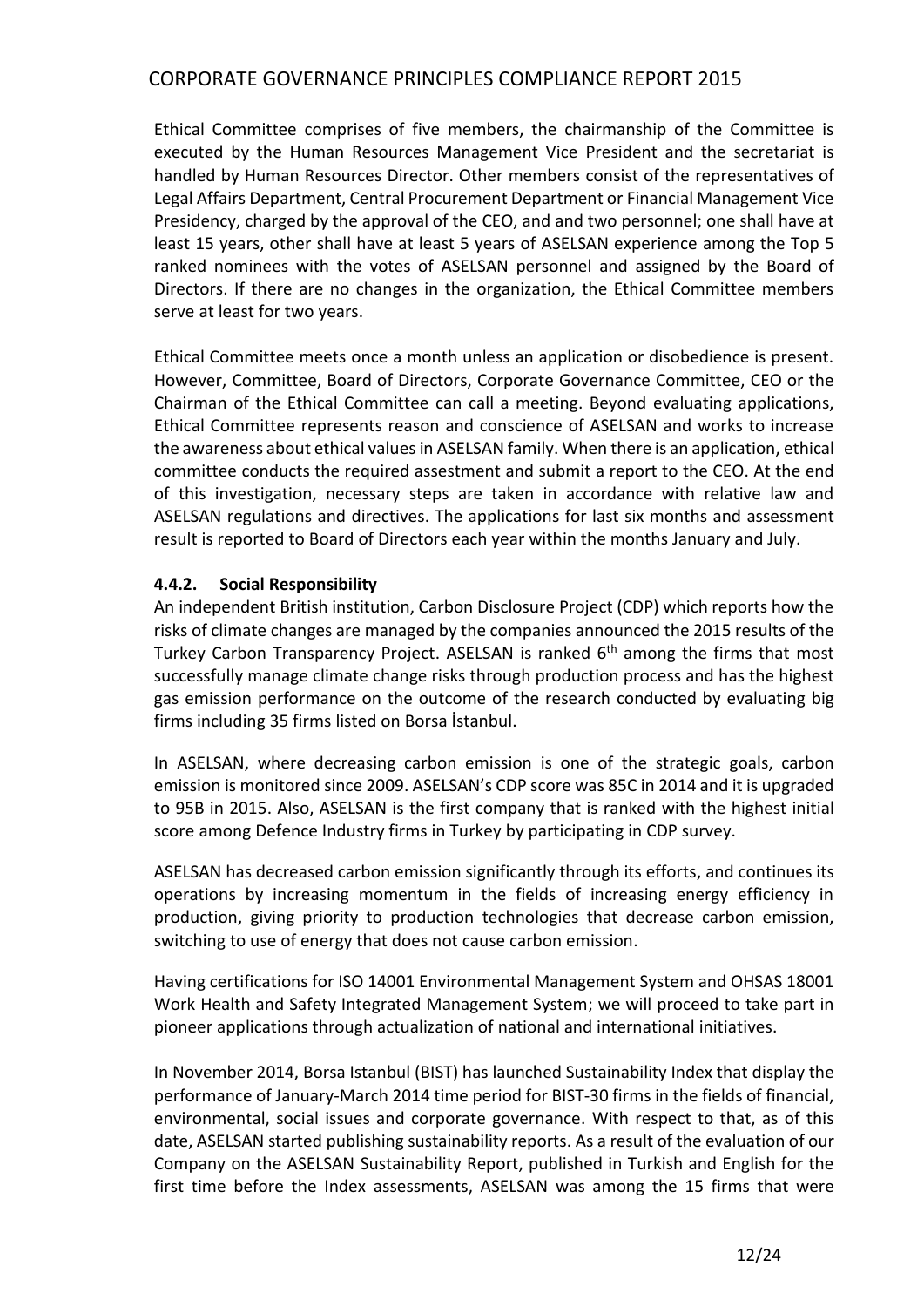approved to be included in BİST Sustainability Index. In November 2015, ASELSAN held its place in the index as a consequence of the re-evaluation of ASELSAN Sustainability Report that was published in June, 2015.

Sustainability reports that are published on our website (www.aselsan.com.tr) include the details of sustainable applications in the fields of strategic governance, corporate governance, ethical principles, internal audit, bribery and corruption, risk management, communication with stakeholders, supply chain, information systems, facility management, employee development, human rights, occupational health and safety, environmental management.

In 2015 our Company made donations to the construction of Şehit Şerife Bacı and Martyrs Monument that is located on İstiklal Highway in Kastamonu/Seydiler district and the construction of Bingöl Martyrs Monument and 33rd Soldier Monument. Also, our Company sponsored the activities of Turkish Armed Forces Rehabilitation and Care Center Handicapped Sports Club and furnishing of Anıtkabir command exhibition hall.

## **CHAPTER V - BOARD OF DIRECTORS**

## **5.1. Structure and Formation of Board of Directors**

In our Company, 3 members of 9 members of Board of Directors are independent members. The duties of Nomination Committee are executed by Corporate Governance Committee. The report regarding the evaluation of the list of Independent Members of Board of Directors prepared by Corporate Governance Committee on 06.03.2015 was presented to Board of Directors on 06.03.2015 and the CV's and independence statements of the 11 nominees were announced to public on our website on 06.03.2015. As a result of the voting at the General Assembly Meeting on 31/03/2015, 3 nominees were elected as Independent Members of Board of Directors. There were no cases to eliminate the independency of the Independent Members of the Board of Directors in 2015.

The CVs of the Members of the Board of Directors are included in the 2015 annual report and the information with respect to their duty terms is provided in the table below.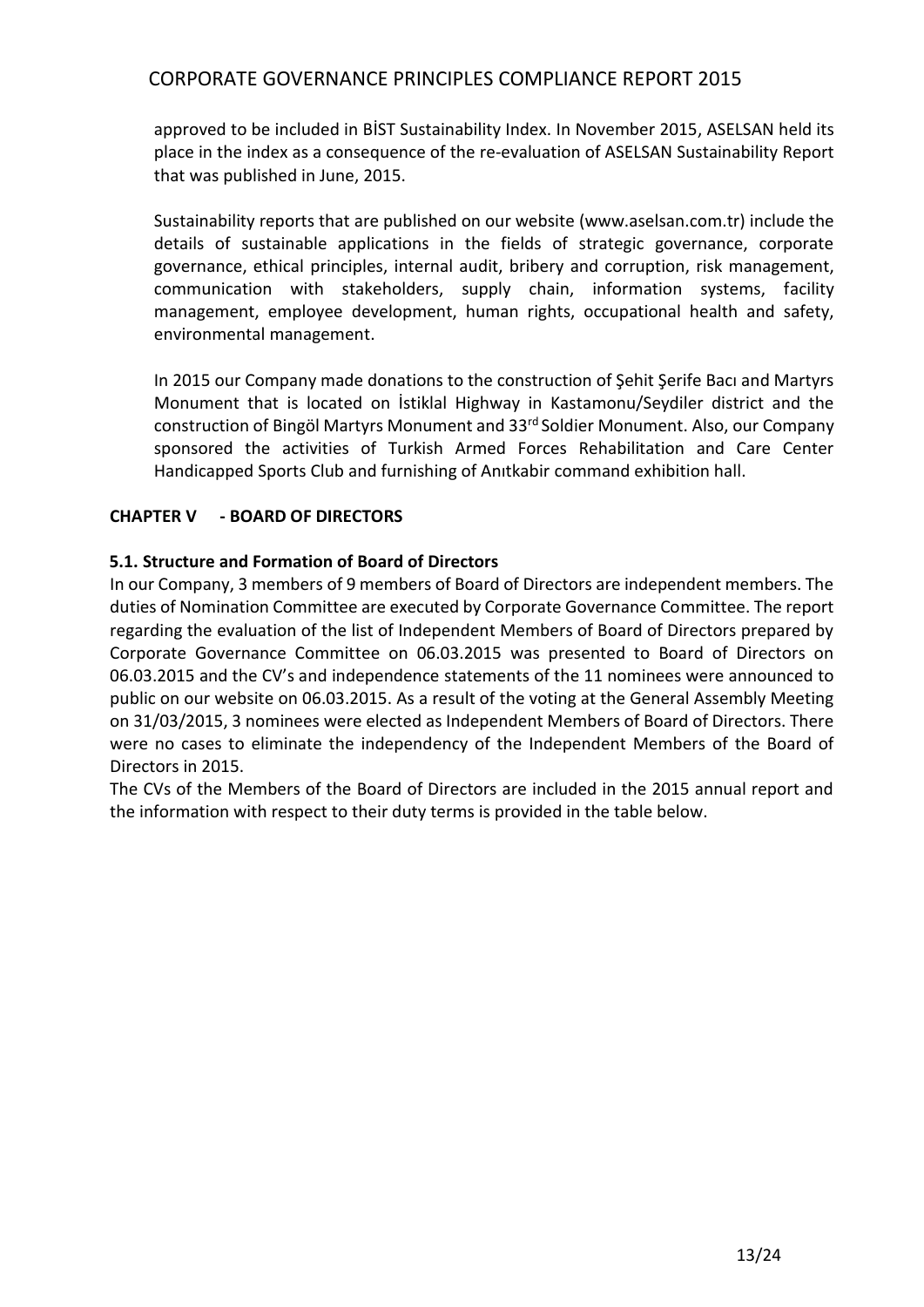| <b>Name Surname</b>                | <b>Duty</b>                           | <b>Election</b><br><b>Date</b> | <b>Termination</b><br>Date | <b>Responsibilities other than</b><br>the Company                                                                                                                                                                                                                                                                                    |
|------------------------------------|---------------------------------------|--------------------------------|----------------------------|--------------------------------------------------------------------------------------------------------------------------------------------------------------------------------------------------------------------------------------------------------------------------------------------------------------------------------------|
| Mustafa Murat<br><b>ŞEKER</b> (**) | Chairman /<br>Managing<br>Member      | May 2013                       | March 2016                 | Deputy Undersecretary of<br><b>Undersecretariat for Defence</b><br>Industries                                                                                                                                                                                                                                                        |
| Murat ÜÇÜNCÜ<br>$^{(*)}$           | Vice Chairman /<br>Managing<br>Member | May 2013                       | <b>March 2016</b>          | $\overline{\phantom{m}}$                                                                                                                                                                                                                                                                                                             |
| Ziya AKBAŞ (****)                  | Independent<br>Member (*)             | March 2014                     | <b>March 2016</b>          | Turkish Patent Institute -<br>Brand Representative, Public<br>Supervision Institute -<br>Independent Auditor, R.T.<br>Ministry of Labour Social and<br>Security - Official Mediator,<br>TURMOB - Expertise on<br>Author's Rights and Financial<br><b>Matters</b>                                                                     |
| Nazım ALTINTAŞ                     | Independent<br>Member (*)             | <b>March 2015</b>              | March 2016                 | $\qquad \qquad -$                                                                                                                                                                                                                                                                                                                    |
| Oğuz BORAT                         | Member                                | <b>March 2015</b>              | <b>March 2016</b>          | Member of Engineering and<br>Design Faculty Board,<br>Consultant of the Rector,<br>Member of Interuniversities<br>Board in Istanbul Trade<br>University                                                                                                                                                                              |
| <b>Hasan CANPOLAT</b><br>$^{(*)}$  | Member                                | May 2013                       | March 2016                 | <b>Consultant of Minister of</b><br><b>National Defence</b>                                                                                                                                                                                                                                                                          |
| Oral ERDOĞAN<br>(****)             | Independent<br>Member $(*)$           | March 2014                     | March 2016                 | Rector of Piri Reis University,<br>Consultant of Chamber of<br>Shipping, Consultant of Turkey<br>Ship Building Businessman<br>Union, Member of the Board<br>of Istanbul Maritime R&D<br>Publishing and Consultant Inc.,<br>Member of the Board of<br><b>Turksat Satellite</b><br><b>Communication and Cable TV</b><br>Operating Inc. |
| İsmail<br>GÜMÜŞTEKİN               | Member                                | <b>March 2015</b>              | <b>March 2016</b>          | $\qquad \qquad -$                                                                                                                                                                                                                                                                                                                    |
| Sedat NAZLIBİLEK<br>$^{***}$       | Member                                | June 2014                      | March 2016                 | Lecturer in Atılım University<br><b>Mechatronics Engineering</b><br>Department                                                                                                                                                                                                                                                       |
| <b>Faik EKEN</b>                   | <b>CEO</b>                            | May 2014                       |                            |                                                                                                                                                                                                                                                                                                                                      |

*(\*)Statements of Independence of the Independent Members of Board of Directors, which declare that the independent members conform with the regulations and the specified criteria for being*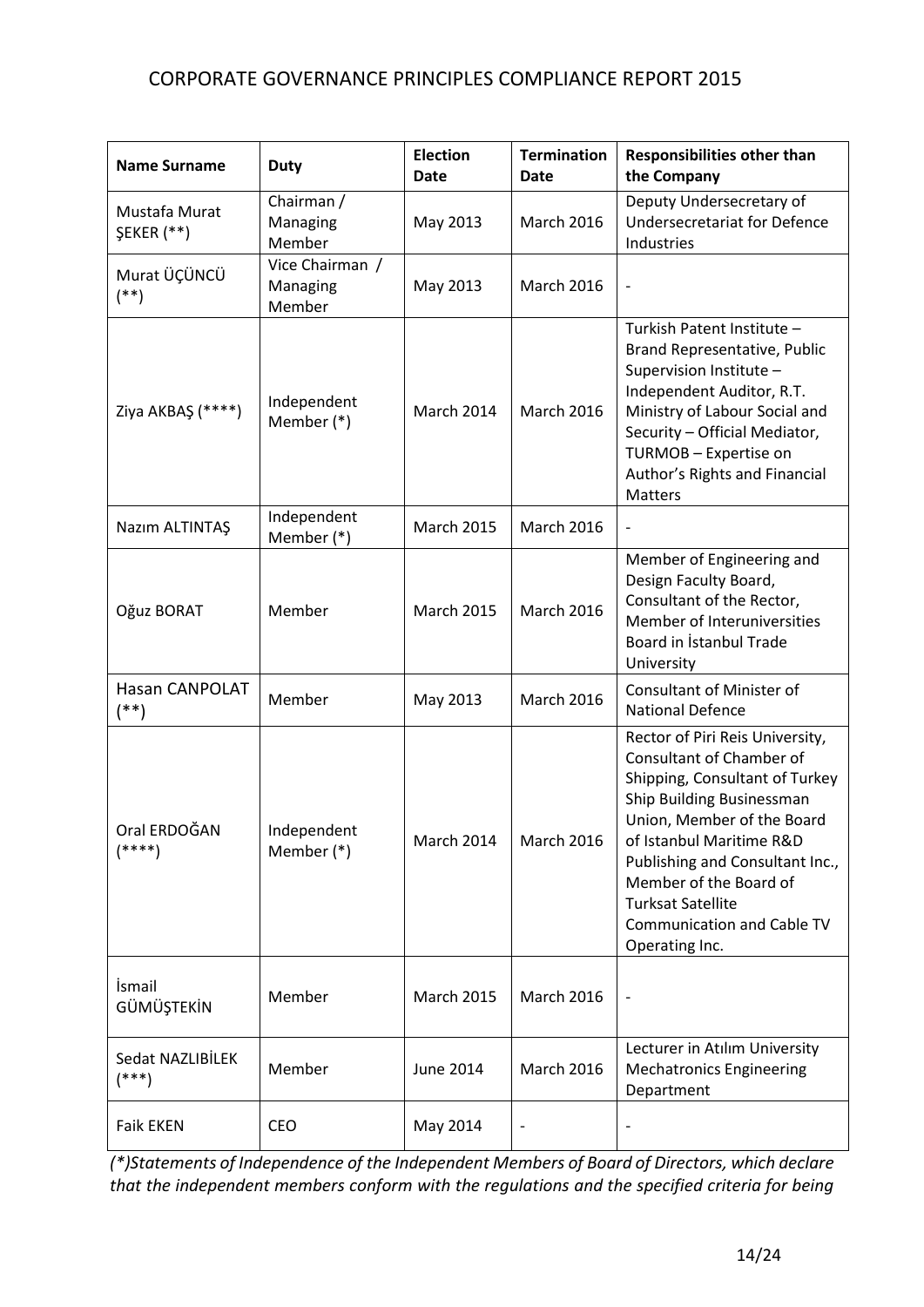*an Independent Board of Directors Member, within the context of Capital Markets Board's corporate governance principles, are available. Statements of Independent Members take part at the end of the Corporate Governance Principle Compliance Report.*

*(\*\*)Assigned by decision of Board of Directors dated 16.05.2013. In the Ordinary Genaral Assembly Meetings dated 31.03.2014 and 31.03.2015, reelected to serve for one year.*

*(\*\*\*)Assigned by the decision of Board of Directors dated 25.06.2014. In the Ordinary Genaral Assembly Meeting dated 31.03.2015, reelected to serve for one year.*

*(\*\*\*\*) Reelected to serve for one year; on the General Assembly Meeting dated 31.03.2014 for the first time, and on the General Assembly Meeting dated 31.03.2015 for the second time.* 

In article 13 of the Articles of Association titled "Duties and Authorization of the Board of Directors", the duties and authorization of the Board of Directors have been defined. Besides, the Board of Directors Working Directive also describes the Duties and Authorization of the Board of Directors. With the article 14 of the Articles of Association titled "Assignment of the Authorization to the CEO", the assignment of the authorization of the Board of Directors to the CEO has been set out. The duties and authorization of the executives are described in the "Duties and Responsibilities Directive" formed within the Company.

The duties of the Members of the Board of Directors and of the CEO carried out outside the Company, information regarding the term of office and the statements of the board of members with respect to their independencies:

- There are no members of Board of Directors carrying out an executive duty.
- The statements of independence of the Independent Members of the Board of Directors have been provided at the annex of the Compliance Report.
- The Members of the Board of Directors fulfill their duties without any interest or benefit and pursuant; to the liabilities and authorizations undertaken by the Board of Directors and to the regulations of the Turkish Code of Commerce and CMB.
- Members of the Board of Directors, in accordance with the Working Directive of Board of Directors, are liable not to enter into any commercial treatments directly or indirectly with the Company that coincides with the Company objectives, on their behalf or on behalf of others without the consent of the General Assembly.

With regard to the resolution of the Corporate Governance Committee meeting dated 05.11.2015, it has been discussed in the Board of Directors meeting on 26.11.2015 that; membership of women in the board of directors as it used to be the case in the past would be beneficial in order to increase compliance with the Corporate Governance Principles in our Company.

## **5.2. Principles of Activity of Board of Directors**

Board of Directors carries out its duties and responsibilities determined with reference to TCC, Capital Market Law and Articles of Association. In this context, the basis of duties and operations are indicated in details in ASELSAN Board of Directors Working Directives.

The agenda of the Board of Directors meetings is formed with the proposals of the Members of the Board of Directors and the committees and the CEO, it is afterwards evaluated by the Board of Directors Chairman and finalized. The subjects emerged as urgent and which are considered worthwhile to discuss may be added to the agenda during the Board of Directors meeting.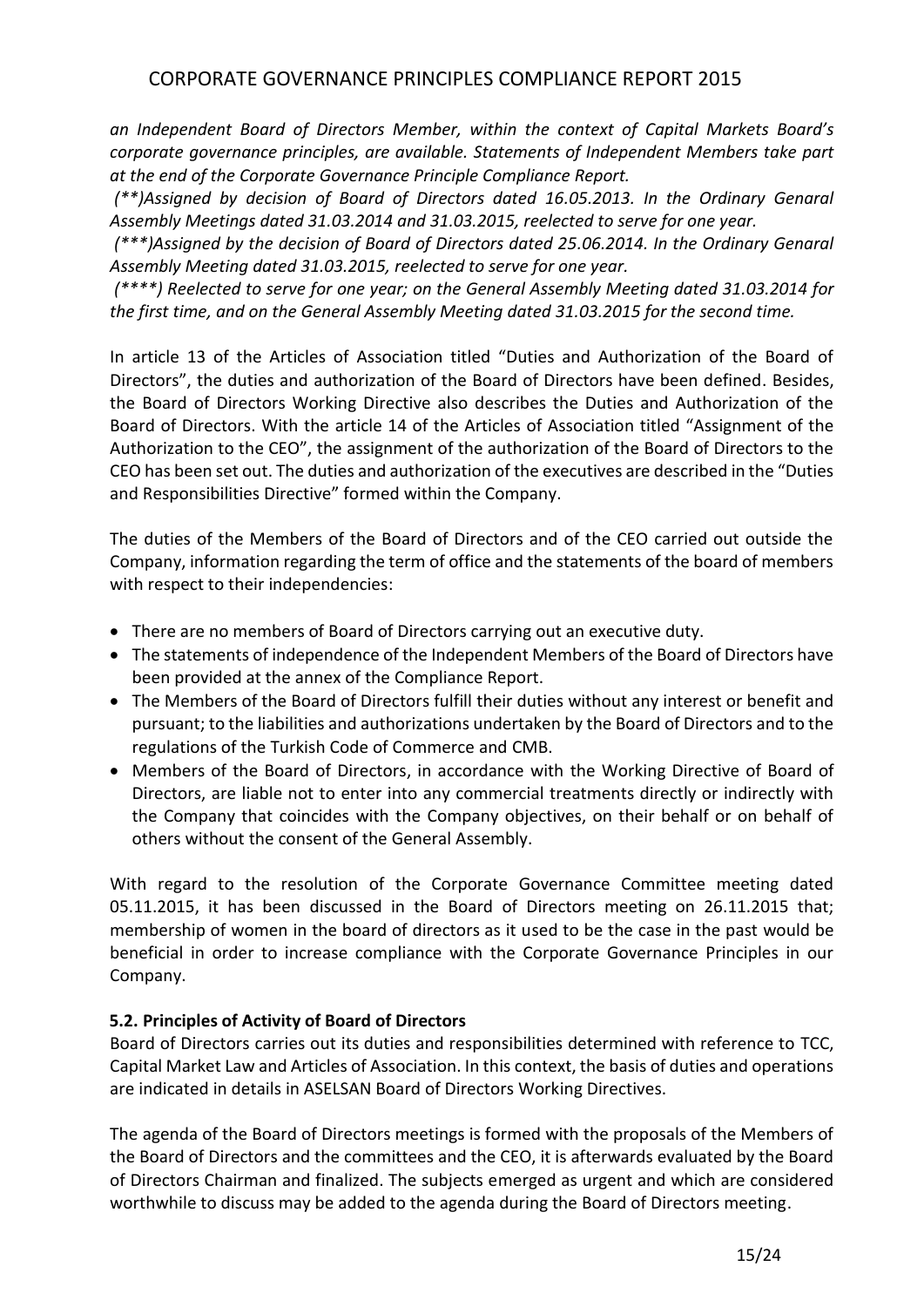As per article 10 of the Articles of Association, the Board of Directors assemble when required and at least once a month. The number of Board of Directors Meetings in 2015 was 30, where 14 of the decisions in the meetings are interim decisions. All of the Members of the Board of Directors attended 67% of the meetings.

The place, date, time and agenda of the next meeting is decided at the Board of Directors Meetings. Documents pertaining to the meeting agenda are sent to the members of Board of Directors at least 3 work days before the meeting by the Presidency.

The Members of the Board of Directors attend the meetings and fulfill their duties as per their authorization and responsibilities. The members who do not attend the meetings submit their excuses.

Board Office is established under Board of Directors in order to coordinate necessary issues in the name of the Board, particularly the relationships with the Presidency and TAFF, to execute planning and support the Board of Directors' operations.

All members have one right to vote, including the chairman. If the numbers of votes are equal, the vote of the chairman does not change the result. Abstaining is not possible, either rejection or acceptance is voted. The vote of the abstaining member is considered as a rejecting vote. The member casting a reject vote states the ground for this in the meeting minutes and undersigns it. According to the article 11 of the Articles of Association titled "Quorum of Meeting and Decision Making"; "The provisions of the TCC, Capital Market Law, regulations of the Capital Markets Board in connection with corporate governance and other relevant legislation are taken into account with respect to the meetings and decision making quorums of the Board of Directors as well as with respect to any Board of Directors members assuming duties and positions outside the Company. Any action and resolutions taken by the Board of Directors without complying with the Corporate Governance Principles, which are made mandatory as to be complied by the Capital Markets Board, are invalid and considered as in contrary to the Articles of Association". In the operation year 2015, there were no related party transactions or any other significant issue, which had to be submitted to the approval of the general assembly, since they were not approved by the Independent Members of the Board of Directors.

The signed decisions are made available to the follow up of the Members of the Board of Directors and Executive Committee Members in the electronic platform.

In accordance with the article 4.2.8 of Capital Markets Board Corporate Governance Communiqué; Executive Liability Insurance Policy was signed for Board of Directors members on 17.07.2015 with the total liability amount of USD 50.000.000,- which corresponds to more than 25% of the paid-in-capital of our Company, with a validity period of 1 year.

## **5.3. Number of Committees Formed in the Board of Directors with Their Structures and Independency**

As per the title "Committees Formed in the Board of Directors" in the Communiqué Regarding Determination and Implementation of Corporate Governance Principles by the Capital Markets Board, our Company's Board of Directors, in the meeting dated 10.04.2012, formed an Audit Committee, Corporate Governance Committee and Early Detection and Management of Risk Committee and announced this to the public. There are no Nomination and Remuneration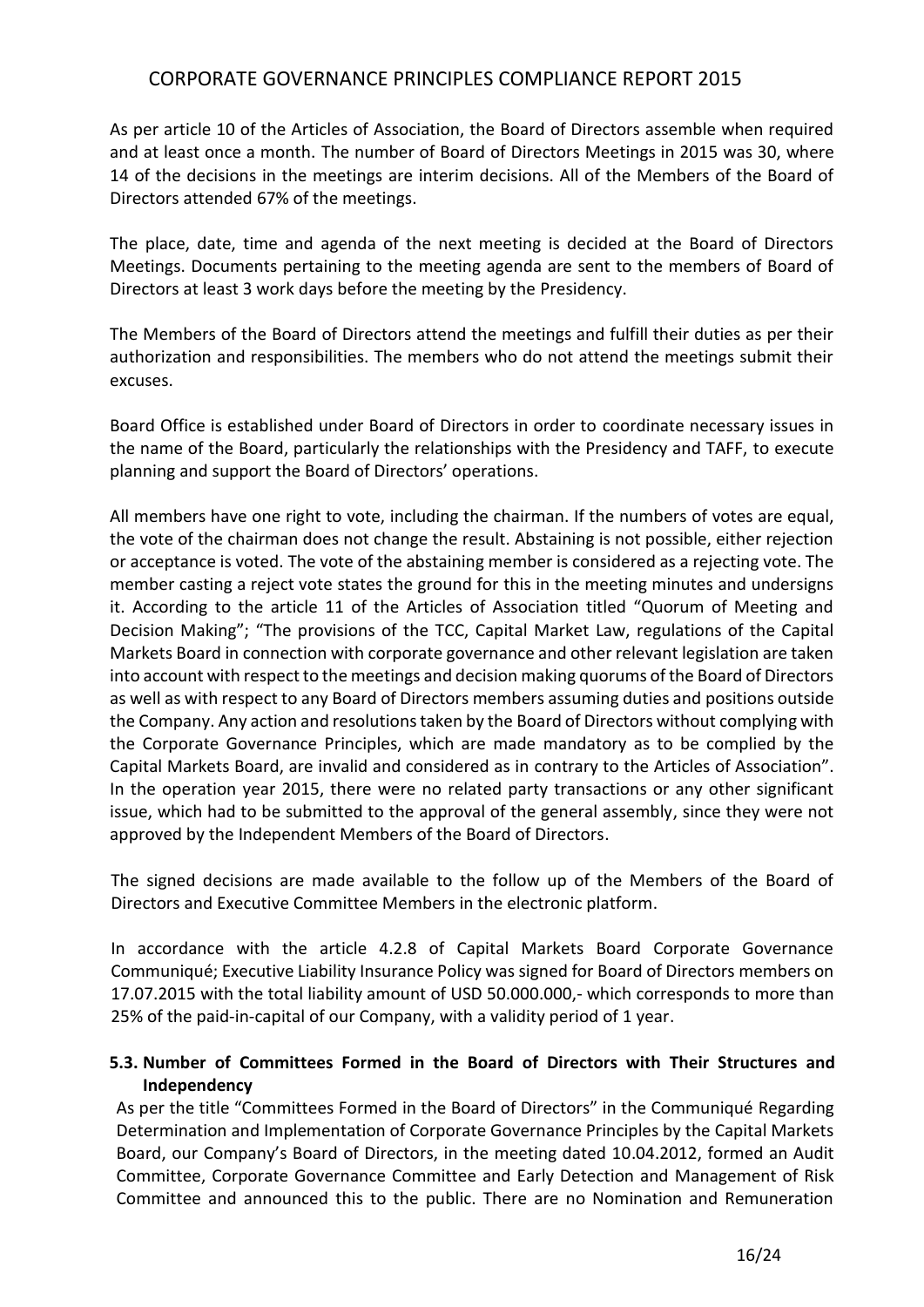Committees within the Board of Directors and the duties of these are carried out by the Corporate Governance Committee.

The directives of Audit Committee, Corporate Governance Committee and Early Detection and Management of Risk Committee are made available at the website of our Company. The Independent Members of the Board of Directors and four members of the Board of Directors have duties in more than one committee. This is because it is mandatory that all members of the Audit Committee and the chairman of the other committees should be Independent Members of the Board of Directors.

Boards of Directors have made the annual evaluation of the committees composed under its structure and the evaluation report is available in 2014 Annual Report.

### **AUDIT COMMITTEE**

| Committee Members (January – March 2015) |                                                                  |  |
|------------------------------------------|------------------------------------------------------------------|--|
|                                          |                                                                  |  |
|                                          | Oral ERDOĞAN  Member/Independent Member of Board of Directors    |  |
|                                          | Celalettin DÖVER Member/Independent Member of Board of Directors |  |

Committee Members (March – December 2015) Ziya AKBAŞ ................................ Chairman/Independent Member of Board of Directors Oral ERDOĞAN.......................... Member/Independent Member of Board of Directors Nazım ALTINTAŞ........................ Member/Independent Member of Board of Directors

The main duties of the Audit Committee that were set out in the "ASELSAN Audit Committee Work Directives" regulating the working principles of Audit Committee are as follows;

- To enable the disclosure of the financial data of ASELSAN, to pursue the operation and efficiency of the accounting system, independent audit, internal audit and internal control system of the company,
- To assemble at least every 3 months, to share the meeting minutes with the Board of **Directors**

Meetings were held by Audit Committee on dates 06.03.2015, 11.05.2015, 19.08.2015 and 06.11.2015 regarding the financial statements with the participation of the relevant independent audit company in 2015.

Furthermore, two more meetings were held on dates 25.03.2015 and 30.12.2015 regarding the financial statements.

In order to increase the efficiency of internal audit, attention was paid to strengthen the cooperation with Internal Audit Presidency and to the supervision of internal audit activities, direct and continuous communication was established between Audit Committee and Internal Audit Presidency. A dimension of this communication; Audit Committee- Internal Audit Presidency coordination meetings, were held ten times on dates 15.01.2015, 18.02.2015, 22.04.2015, 22.05.2015, 19.06.2015, 23.07.2015, 30.09.2015, 22.10.2015, 06.11.2015 and 17.12.2015.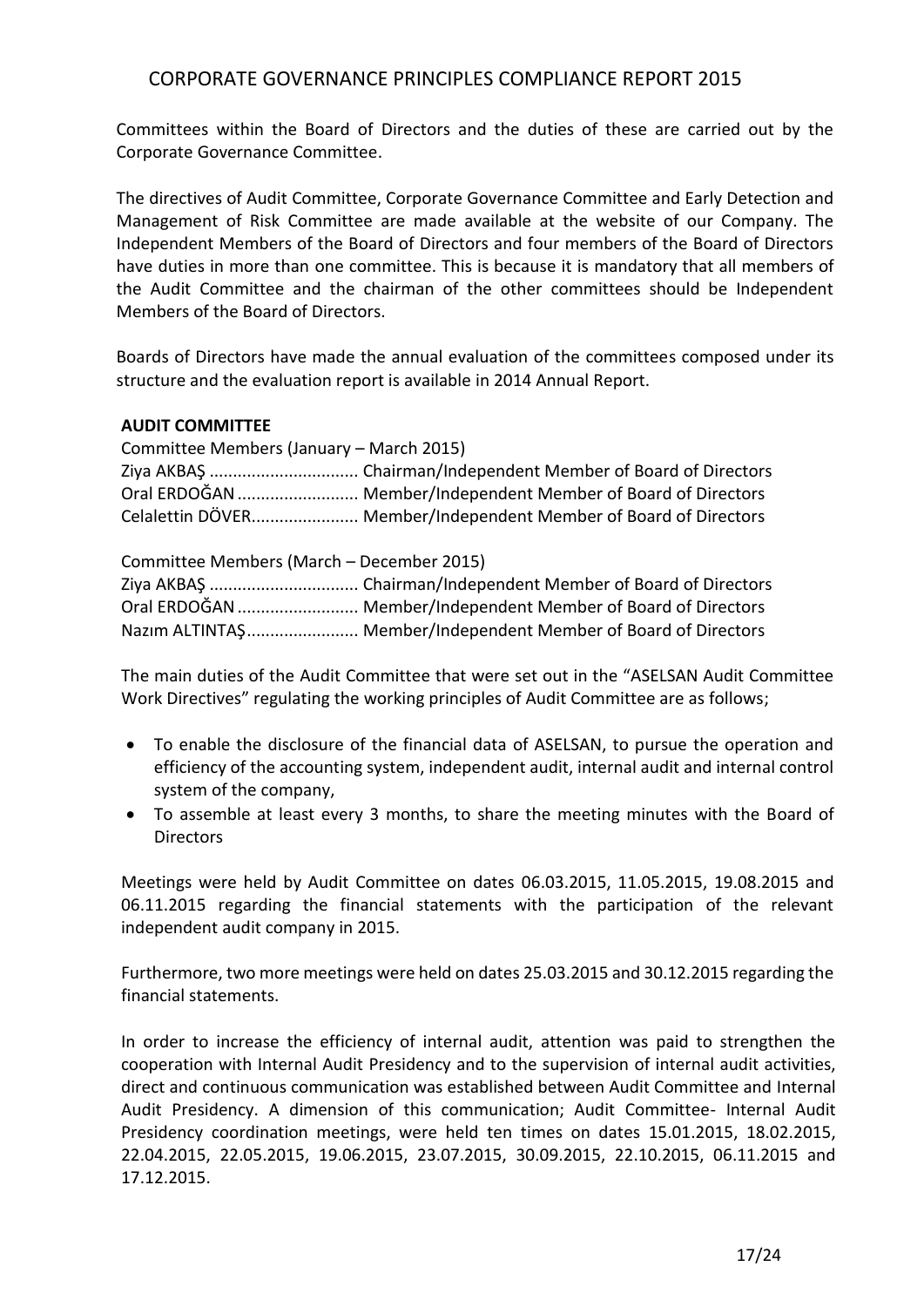The Committee was active in two main topics in 2015.

### **i. Independent Audit Activities and Works Regarding the Audited Financial Statements:**

"Communiqué on Financial Reporting in Capital Markets" Serial: II, 14.1 regulated the preparation of financial reports and their basis, principles of presentation to the relevant parties. December 2014, March 2015, June 2015 and September 2015 financials and Board of Directors reports were prepared in accordance with the communiqué numbered II, 14.1, and submitted to Board of Directors by Audit Committee and presented to the public via Public Disclosure Platform.

The procurement process for independent audit services for the year 2015 as per the CMB'S communiqué numbered II-14:1, was handled by the Procurement Department and the purchasing decision that the service shall be provided by "AKİS Bağımsız Denetim ve Serbest Muhasebeci Mali Müşavirlik A.Ş." (KPMG) was taken by Board of Directors. The resolution was submitted for approval on the General Assembly Meeting dated 31.03.2015 and was accepted.

### **ii. Internal Audit Presidency:**

Within the scope of the internal audit activities of the Company, the relations between the Internal Audit Presidency and the Board of Directors have been carried out through Audit Committee. A direct and continuous contact between Audit Committee and Internal Audit Presidency is present.

### **CORPORATE GOVERNANCE COMMITTEE**

| Committee Members (2015 January - March) |                                                              |  |  |  |
|------------------------------------------|--------------------------------------------------------------|--|--|--|
|                                          |                                                              |  |  |  |
|                                          | Ahmet Can CEVIK  Member/Member of the Board of Directors     |  |  |  |
|                                          | Mustafa Murat SEKER  Member/Member of the Board of Directors |  |  |  |
|                                          |                                                              |  |  |  |

Committee Members (2015 March - December)

| Murat ÜÇÜNCÜ Member/ Board of Directors Vice Chairman |
|-------------------------------------------------------|
|                                                       |
|                                                       |

The main duties of the Corporate Governance Committee were set out in the "ASELSAN Corporate Governance Committee Work Directives" as follows:

- To carry out studies for the implementation of Corporate Governance Principles in the Company,
- To observe whether the Corporate Governance Principles have been implemented or not and if not implemented to determine the grounds for this and the conflicts of interest arising due to not complying with these principles and to make proposals for improving the status,
- To monitor the activities of the Investor Relations Department.
- Corporate Governance Committee assembles every 3 months and in every situation when necessary. The meeting minutes are submitted to the Board of Directors.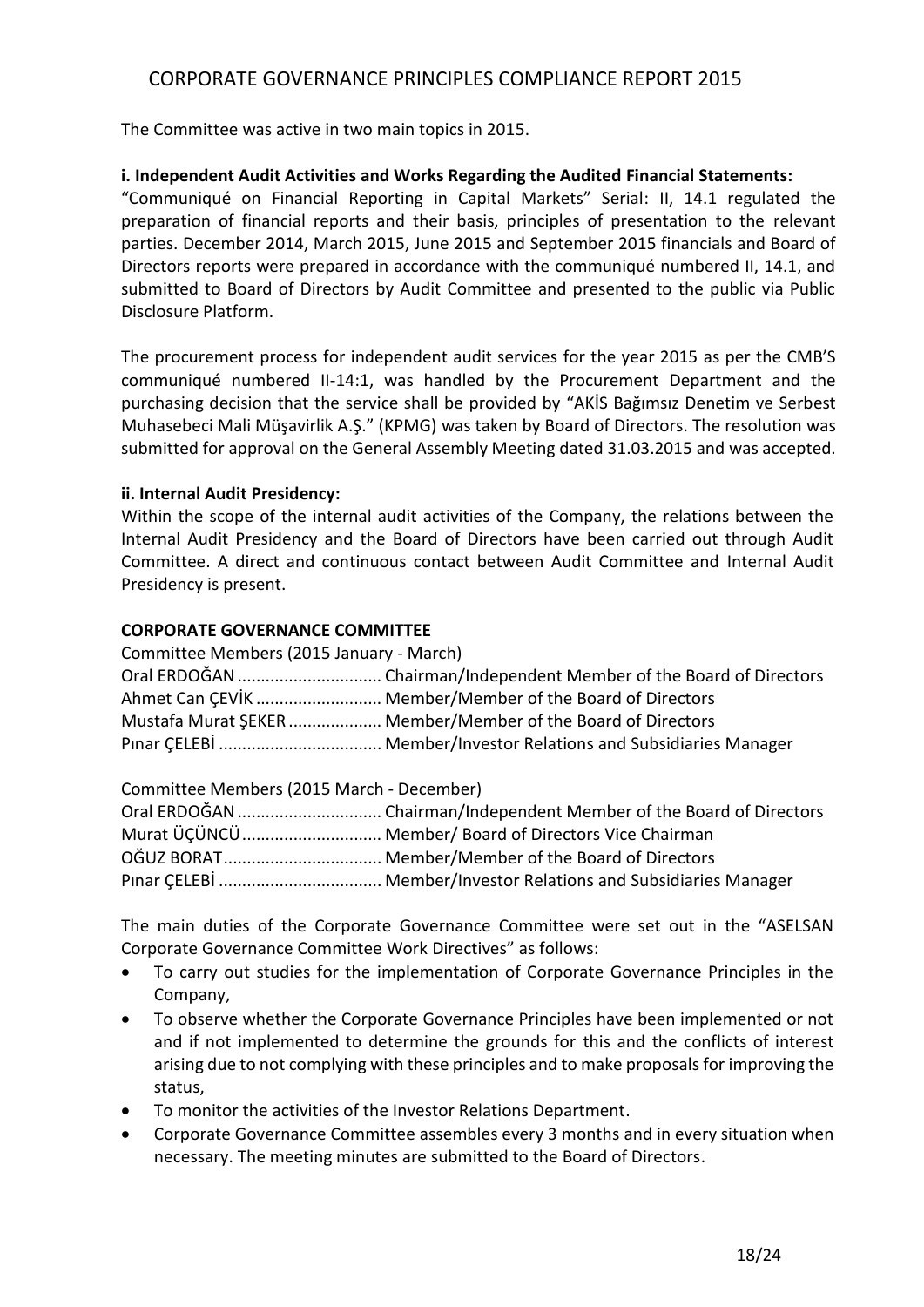The Corporate Governance Committee assembled seven times within the activity year 2015 on dates, 18.02.2015, 25.02.2015, 06.03.2015, 11.05.2015, 19.08.2015, 05.11.2015 and 30.12.2015. The meeting minutes of the Committee may be reached on our website. The committee was active in three respective tasks in 2015:

## **i. Operations of Investor Relations Department:**

Investor Relations Department have attended all the meetings in 2015, performed secretariat procedures of the committee with regard to "ASELSAN Corporate Governance Committee Working Directive" and informed the committee periodically about the tasks carried by investor relations department.

In 2015, the subjects discussed and tasks carried by the Corporate Governance Committee within the context of the meetings made are given below:

- Independent Board Member election process
- Investor Relations Department and its operations
- Corporate Governance Committee Evaluation Report
- Corporate Governance Rating
- Corporate Governance Committee 2014 Report
- ASELSAN 2014 Compliance with the Corporate Governance Principles Report
- BİST Sustainability Index and sustainability tasks performed in ASELSAN
- ASELSAN Dividend Policy
- ASELSAN Scholarship Directives
- ASELSAN Corporate Governance Plan
- ASELSAN Ethical Principles
- ASELSAN Personal Performance Management System Directive
- ASELSAN Wage and Career Management System Directive
- Tasks carried for the revision of ASELSAN score cards

### **ii. Corporate Governance Rating:**

The evaluation of corporate governance rating performed by SAHA Corporate Governance and Credit Rating Services were concluded during the last quarter of 2015. According to the review, as a result of the enhancements made throughout 2015, the score of 12.12.2014, 9,09 out of 10, was revised as 9,13 out of 10 on 11.12.2015.

Our Company's share has been listed in the corporate governance index since the date 14.12.2012, which it first entered the index. Rating reports can be accessed on the company website.

### **iii. Election of Independent Board Members**

As given by Corporate Governance Principles, the responsibility of evaluating and reporting the nominations and their independency status is given to the Nomination Committee, in companies where this committee is not formed because of the structure of the Board of Directors, the responsibility is given to Corporate Governance Committee. Within this context, the evaluation of nominations which were made until the end of February 2014 was carried on by the Committee and the resulting nominee list was presented at the Board of Directors meeting on 06.03.2015. The list was submitted to shareholders' voting on General Assembly Meeting on 31.03.2015 and as a result, Oral ERDOĞAN, Ziya AKBAŞ and Nazım ALTINTAŞ were elected as independent members to serve for 1 year.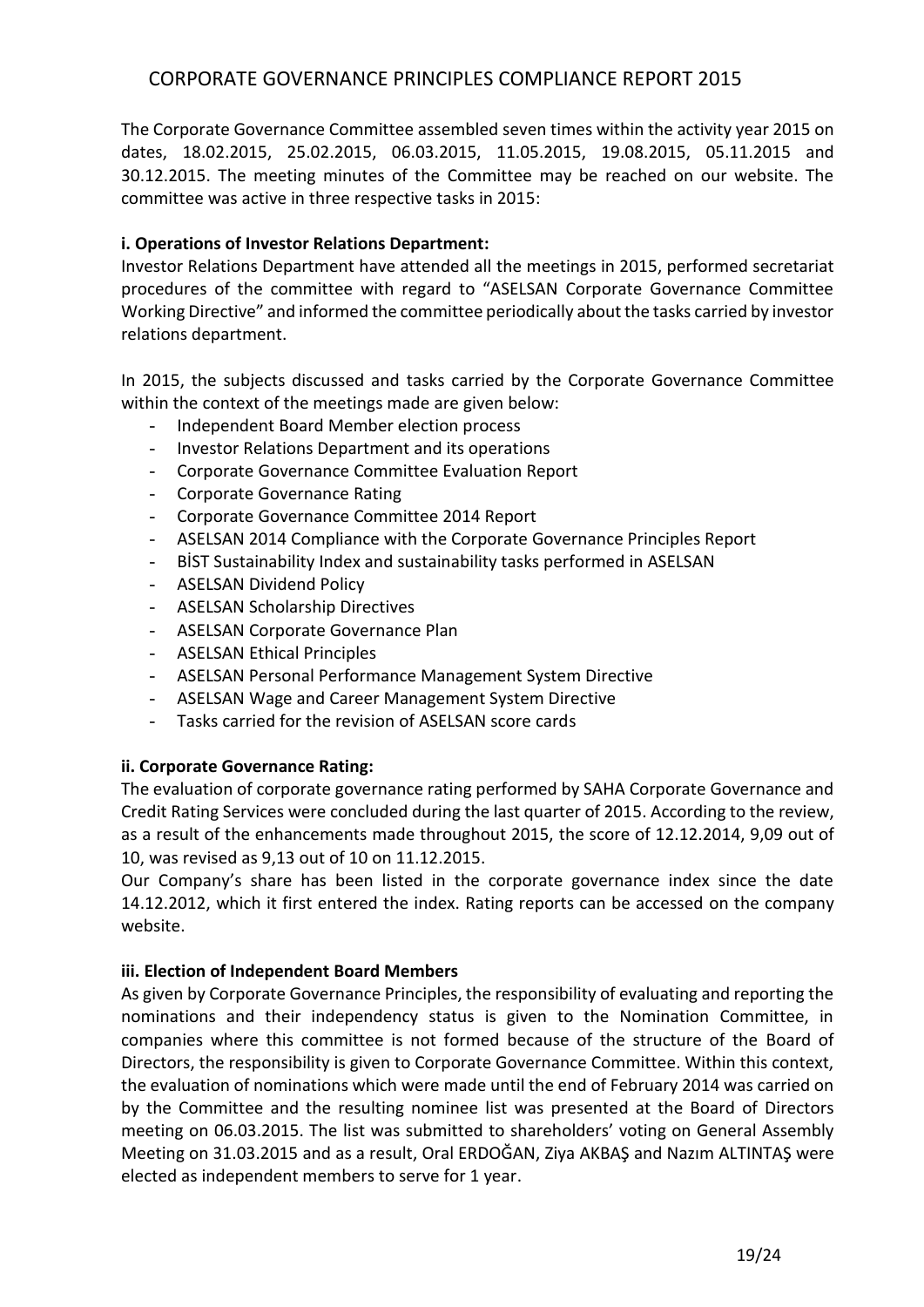## **EARLY DETECTION AND MANAGEMENT OF RISK COMMITTEE**

"Early Detection and Management of Risk Committee", which was established with the resolution of ASELSAN Board of Directors on 10.04.2012 numbered 720/1 decision, executes its operations as per the directive numbered ASY-01-066, which was approved and taken into force with the decision of Board of Directors dated on 29.11.2012, numbered 750/4.3e.

Committee Members (2015 January - March) Celalettin DÖVER……………….Chairman/Independent Member of the Board of Directors Ahmet KESİK………………………Member/Member of the Board of Directors Ahmet Can ÇEVİK……………….Member/Member of the Board of Directors

Committee Members (2015 April - December) Nazım ALTINTAŞ ……………….Chairman/Independent Member of the Board of Directors İsmail GÜMÜŞTEKİN..…………Member/Member of the Board of Directors Sedat NAZLIBİLEK ..…………….Member/Member of the Board of Directors

The committee continues its studies in determining the risks which may prevent ASELSAN from reaching its goals; governing these risks in accordance with the Company's risk taking profile, its reporting; consideration through decision mechanisms and establishment of internal control. In this respect, in 2015 the committee held 6 meetings on 25.02.2015, 28.04.2015, 24.06.2015, 18.08.2015, 21.10.2015 and 23.12.2015. Committee's works are summarized below:

- "2014 Evaluation Report" was prepared and submitted to Board of Directors' information in February 2015.
- "Corporate Risk Evaluation Report" was completed and has been submitted to Board of Directors in February 2015, April 2015, June 2015, August 2015, October 2015 and December 2015. Within the context of the operations followed with the report;
	- Important risks beared by ASELSAN were identified and risk classification, explanation, rating, strategy, owner/responsible, current control operations and relevant indicators were included in the report.
	- Warning benchmarks for risk indicators were determined and it was targeted to draw the attention of Board of Directors to the risks which go beyond the benchmark at the end of the report.
	- In the meetings held by the committee, present developments and data indicators regarding the risks began to be evaluated. In order to increase the operation of Corporate Risk Management System and reducing present risks to minimum, Committee suggestions and proposals are shared with related departments.
- "ASELSAN Corporate Risk Management System Directive" is approved and came into force by the Board of Directors' resolution dated 24.12.2015 numbered 871/6b decision.

The secretariat formalities of the Committee were performed by Risk Measurement and Analysis Department of Strategy Management Directorate in 2015.

## **5.4. Risk Management and Internal Audit Mechanism**

Internal audit operations and corporate governance are facilitated via risk management and development of efficiency of internal audit procedures in ASELSAN. The most important role of internal audit operations is assuring the Audit Committee and Board of Directors that the risks are being managed effectively. Annual audit plan and work programs are prepared on a risk basis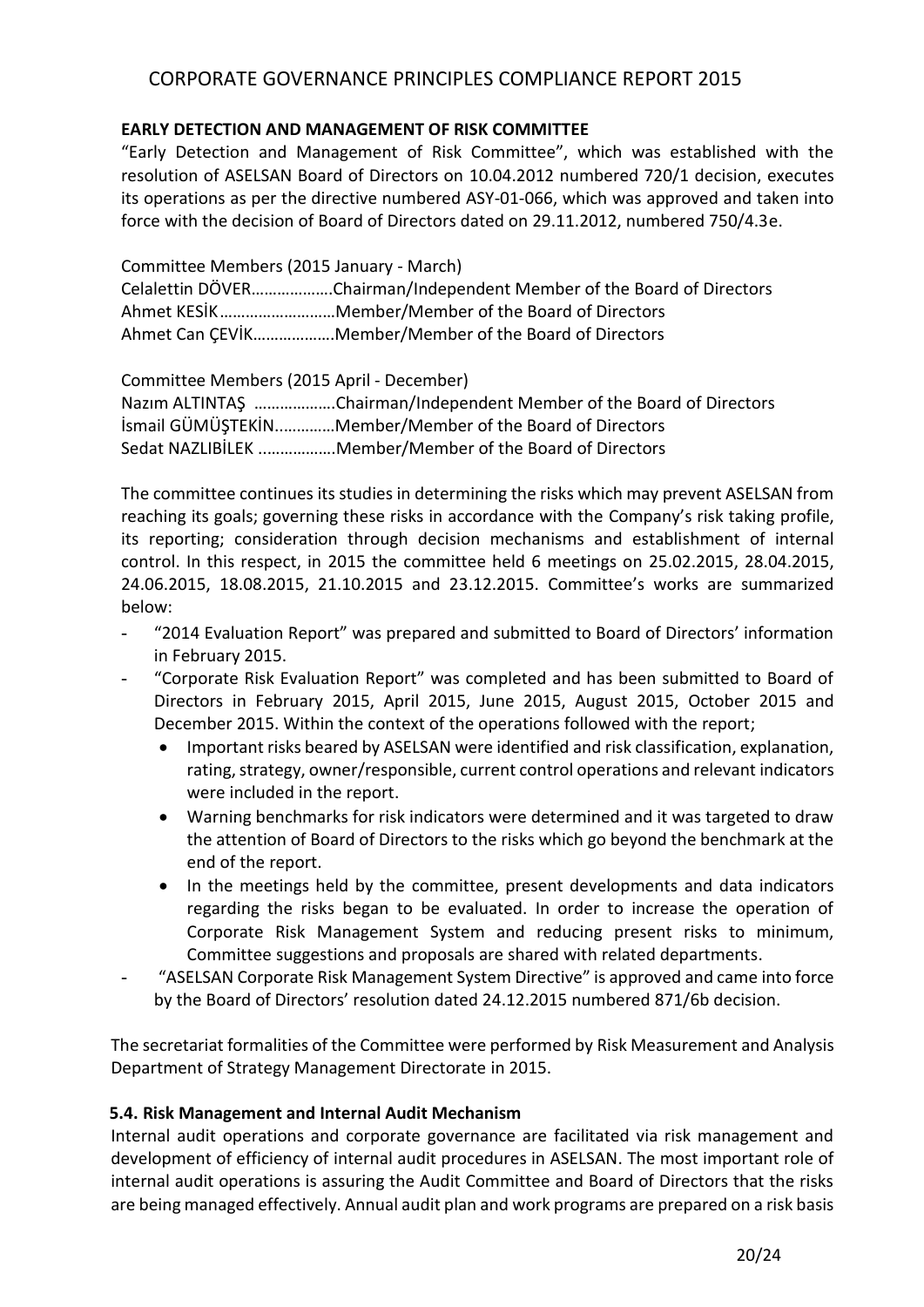and audit results are reported periodically to Audit Committee. Harmonization with legal and firm regulations, the status of application of ethical principles and the effectiveness of risk mitigation is evaluated by internal audit department.

### **5.5. Strategic Objectives of the Company**

The Board of Directors is the top level body to make strategic decisions and to execute and represent. As per the Articles of Association of the Company, the Board of Directors is responsible to determine the strategic plans and control their implementations.

Strategic management process is a part of Corporate Governance and is managed by the CEO in the name of Board of Directors, following the approval of the plans prepared by the Board of Directors with the coordination of Strategic Management Directorate. Reaching ASELSAN's long term goals and sustaining success can be achieved through environment friendly strategies.

ASELSAN's vision is to become a national technology company that preserves its sustainable growth with the values created in the global market, is preferred for its competitive power, is trusted like a strategic partner and is sensitive about the environment and the people. Within this concept, annually updated 5 year plans and business plans and 3 year budgets are prepared. With this methodology, short and middle term targets are specified by considering long term goals. The operations to be carried out for these targets are executed by Sectors Presidencies and performance evaluations are made based on Balanced Scorecard method, which is widely used in the world.

### **5.6. Financial Rights**

Renumeration procedures, which are set in written form in accordance with the Corporate Governance Principles, were submitted to the information of shareholders in the 39<sup>th</sup> Ordinary General Assembly Meeting held on 31.03.2014 under a separate item named Principles Regarding the Renumeration of Board of Directors Members and Managers with Executive Responsibility. Renumeration Principles for Board of Directors Members and Managers with Executive Responsibility are published on our Company's website.

Monthly remunerations provided to our Members of the Board of Directors are determined by the General Assembly and no other benefits are granted apart from the monthly remuneration. Pursuant to the resolution taken at the 40<sup>th</sup> Ordinary General Assembly held on 31.03.2015, the Members of the Board of Directors are paid TL 3.000,- per month. As for the determination of the financial rights of the board members, no reward system is applied to reflect the Company performance and which is based on the performance of the Members of the Board of Directors.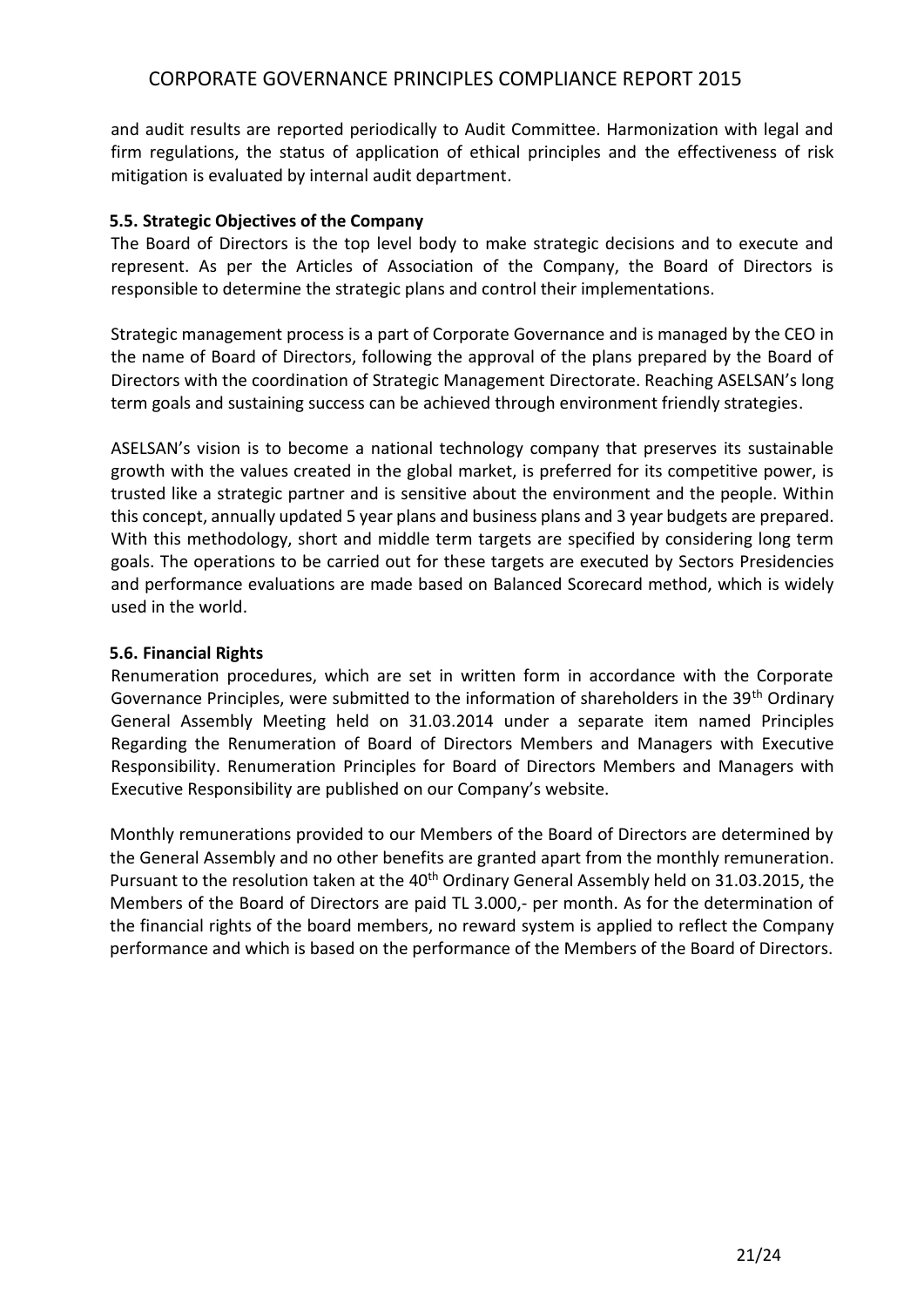### **Statement of Independence**

To the Board of Directors of ASELSAN Elektronik Sanayi ve Ticaret A.Ş.;

Date: 13.02.2015

I hereby agree, represent and undertake that I comply with the regulations of the Capital Market Board related to Independence Board Membership and with the criteria determined for Independence Board Membership within the scope of Corporate Governance Principles.

I hereby submit this to the knowledge of the Board of Directors, shareholders and all relevant parties.

Sincerely yours,

 $\frac{1}{\sqrt{2}}$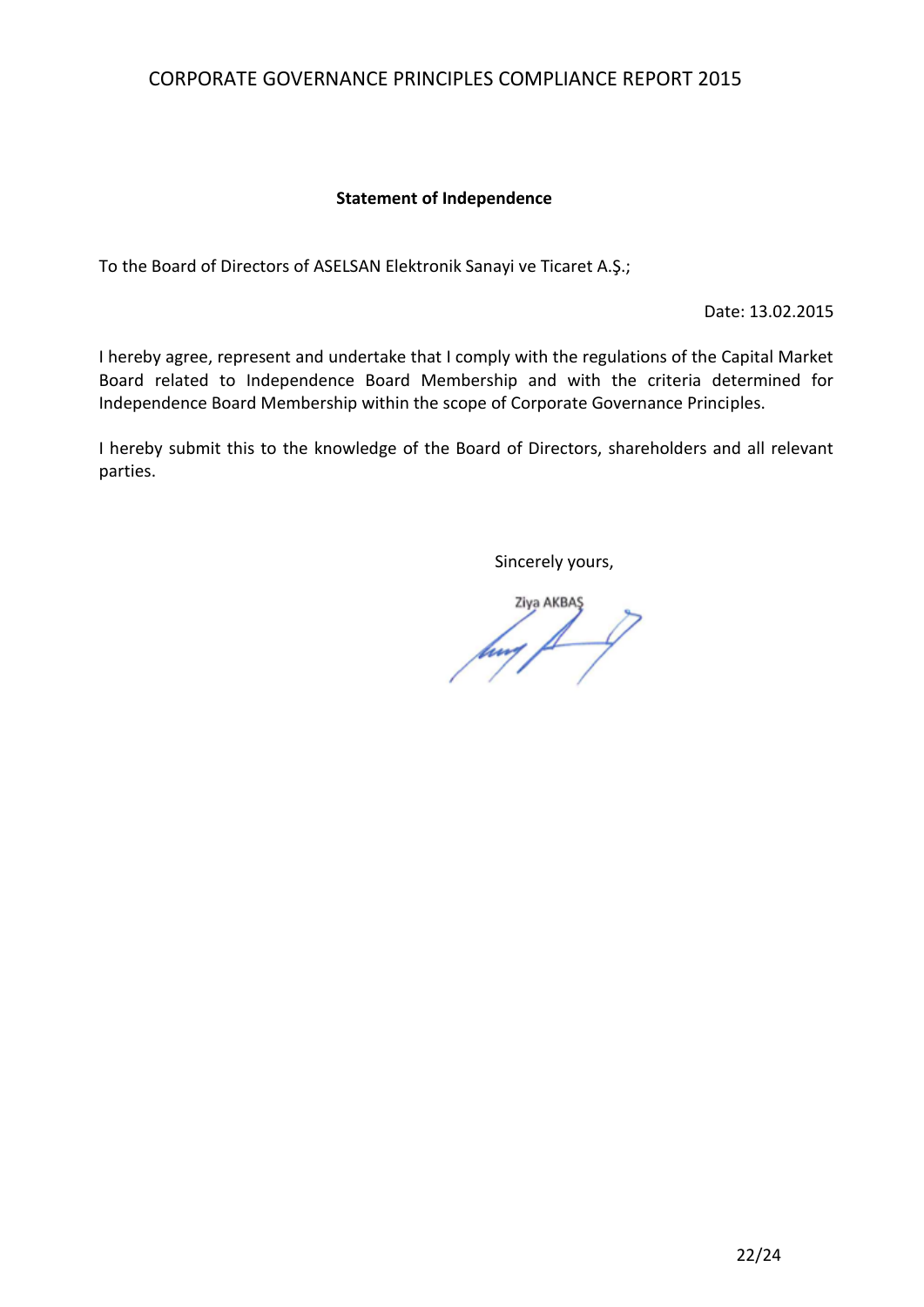### **Statement of Independence**

To the Board of Directors of ASELSAN Elektronik Sanayi ve Ticaret A.Ş.;

Date:18.02.2015

I hereby agree, represent and undertake that I comply with the regulations of the Capital Market Board related to Independence Board Membership and with the criteria determined for Independence Board Membership within the scope of Corporate Governance Principles.

I hereby submit this to the knowledge of the Board of Directors, shareholders and all relevant parties.

Sincerely yours,

Saygılarımla, Prof Dr. Oral ERDOĞAN